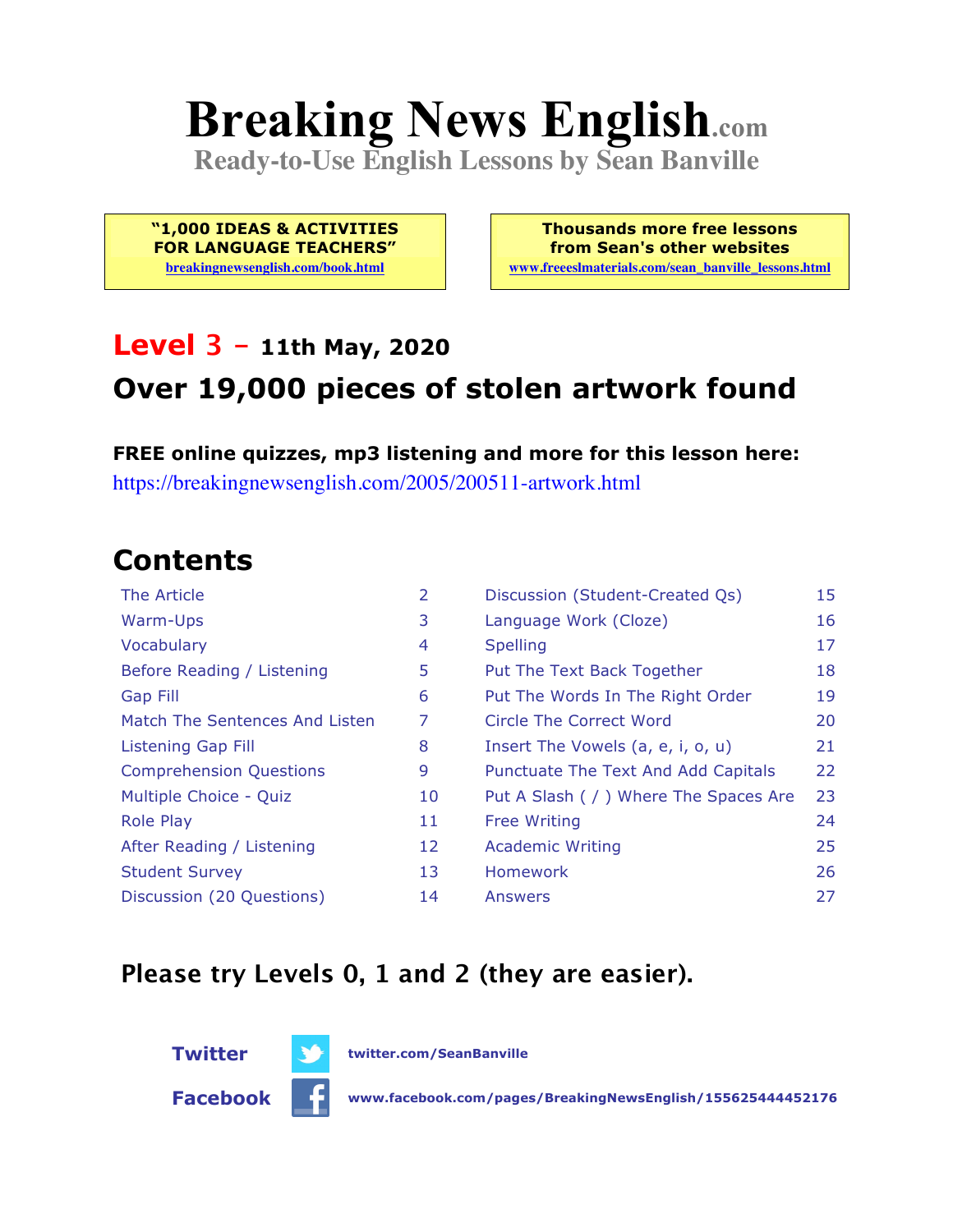### **THE ARTICLE**

From https://breakingnewsenglish.com/2005/200511-artwork.html

Police from around the world have worked together to find lots of missing art. The detectives were from Interpol, Europol and many national police forces. The World Customs Organization also helped with the search. The police officers found more than 19,000 items of artwork. These include an ancient Colombian gold mask that is over 600 years old. There was also a carved Roman lion, centuries-old jewellery, and thousands of ancient coins. Many of the items the police recovered were stolen from museums and archaeological sites. A lot of them were taken from countries at war. The thieves took cultural treasures while countries were in a mess because of fighting civil wars or wars against other countries.

The police arrested 101 art traffickers around the world. The art thieves were from Spain, Colombia, Latvia, Afghanistan and Turkey. Interpol said they spent a long time monitoring online marketplaces to find the art and the thieves. Interpol's secretary-general Jürgen Stock spoke to journalists about how big the operation was. He said: "The number of arrests and objects shows the scale and global reach of the illicit trade in cultural artefacts, where every country with a rich heritage is a potential target." Interpol added: "Organised crime has many faces. The trafficking of cultural goods is one of them. It is not a glamorous business run by flamboyant gentlemen forgers, but by international criminal networks."

Sources: https://www.**theguardian.com**/world/2020/may/07/stolen-artefacts-international-art-traffickingcrackdown https://edition.**cnn.com**/style/article/interpol-crackdown-artifacts/index.html https://www.**smithsonianmag.com**/smart-news/19000-artifacts-recovered-internationalantiquities-trafficking-sting-1-180974836/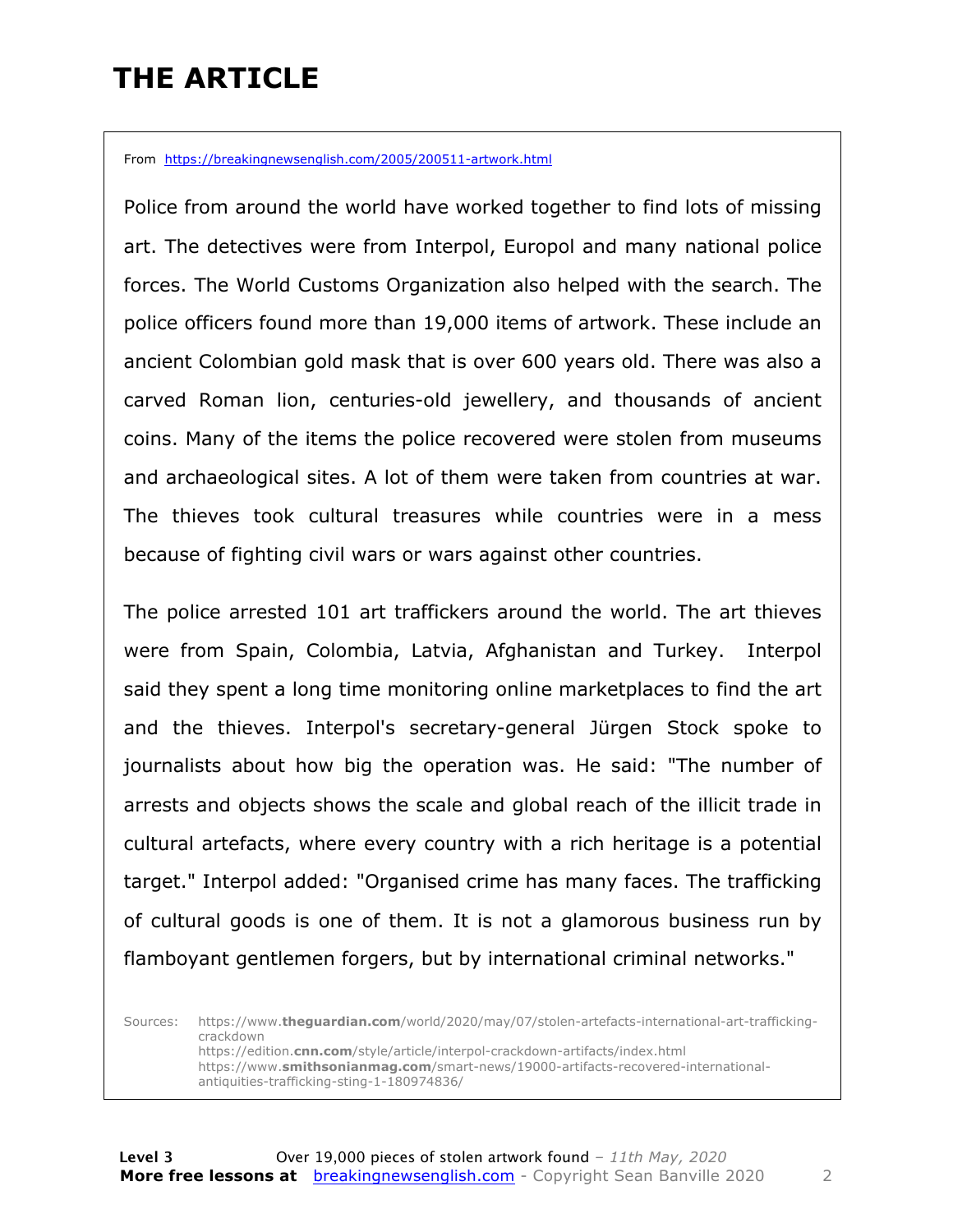#### **WARM-UPS**

**1. ARTWORK:** Students walk around the class and talk to other students about artwork. Change partners often and share your findings.

**2. CHAT:** In pairs / groups, talk about these topics or words from the article. What will the article say about them? What can you say about these words and your life?

police / art / detectives / gold / mask / ancient / coins / museum / civil war / countries traffickers / thieves / online / arrests / heritage / target / organised crime / networks

Have a chat about the topics you liked. Change topics and partners frequently.

**3. CREATING:** Students A **strongly** believe we should all look at and creating art; Students B **strongly** believe the opposite. Change partners again and talk about your conversations.

4. ART FORMS: What do you think of these art forms? What is good and bad them? Complete this table with your partner(s). Change partners often and share what you wrote.

|              | <b>What You Think</b> | Good | <b>Bad</b> |
|--------------|-----------------------|------|------------|
| Painting     |                       |      |            |
| Sculpture    |                       |      |            |
| Photography  |                       |      |            |
| Graffiti     |                       |      |            |
| Dance        |                       |      |            |
| Architecture |                       |      |            |

**5. DETECTIVE:** Spend one minute writing down all of the different words you associate with the word "detective". Share your words with your partner(s) and talk about them. Together, put the words into different categories.

**6. ART:** Rank these with your partner. Put the best kinds of art at the top. Change partners often and share your rankings.

- Impressionism
- Cubism
- Graffiti
- Manga
- Computer graphics
- Pop art
- Renaissance
- Cave paintings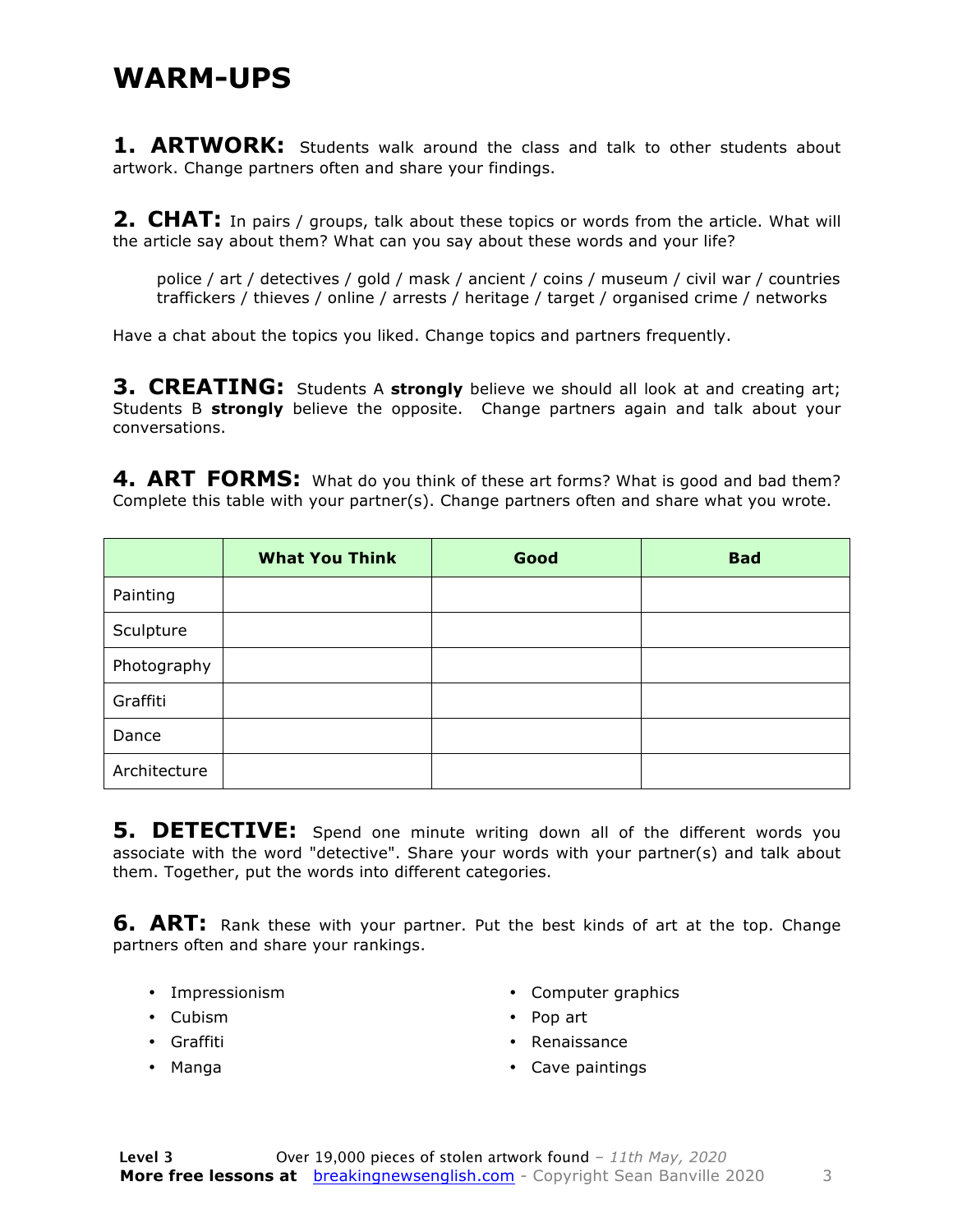#### **VOCABULARY MATCHING**

#### **Paragraph 1**

| 1.  | missing     | a. | An organized group of soldiers, police or<br>working people.                                                                        |  |
|-----|-------------|----|-------------------------------------------------------------------------------------------------------------------------------------|--|
| 2.  | detective   | b. | Not able to be found because it is not in its<br>expected place.                                                                    |  |
| 3.  | force       | c. | Very, very old.                                                                                                                     |  |
| 4.  | ancient     | d. | Made something by cutting into a hard<br>material.                                                                                  |  |
| 5.  | carved      | e. | A person, especially a police officer, whose<br>job is to look into crimes.                                                         |  |
| 6.  | jewellery   | f. | A war between people of the same country.                                                                                           |  |
| 7.  | civil war   | g. | Personal things like necklaces, rings, or<br>bracelets, that are usually made from or<br>contain diamonds, etc. and gold or silver. |  |
|     |             |    |                                                                                                                                     |  |
|     | Paragraph 2 |    |                                                                                                                                     |  |
| 8.  | arrested    | h. | A person who buys and sells something<br>illegal.                                                                                   |  |
| 9.  | trafficker  | i. | Forbidden by law, rules, or customs.                                                                                                |  |
| 10. | monitoring  | j. | Taken by the police for doing something<br>wrong.                                                                                   |  |
|     | 11. scale   | k. | Looking at and checking the progress or<br>quality of something over a period of time.                                              |  |
| 12. | illicit     | I. | Important things such as historic buildings<br>and cultural traditions that are from the<br>past.                                   |  |
| 13. | heritage    | m. | The size or importance of something.                                                                                                |  |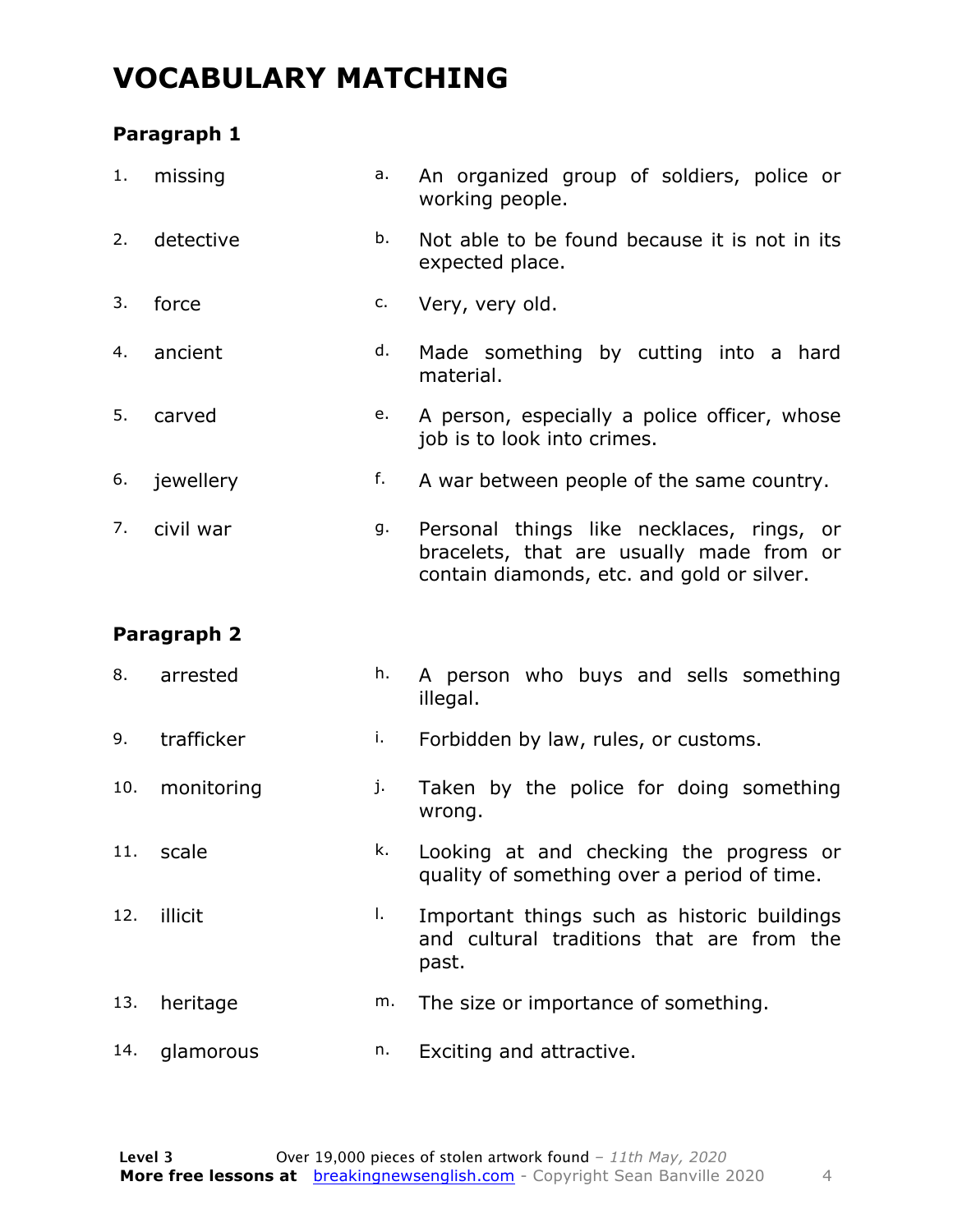### **BEFORE READING / LISTENING**

From https://breakingnewsenglish.com/2005/200511-artwork.html

#### **1. TRUE / FALSE:** Read the headline. Guess if a-h below are true (T) or false (F).

- a. Police all over the world worked together to find missing artworks. **T / F**
- b. Police found a gold mask that was 6,000 years old. **T / F**
- c. The artwork included many very, very old coins. **T / F**
- d. Thieves steal art form countries that are in a civil war. **T / F**
- e. The police arrested over 100 art traffickers. **T / F**
- f. The police checked online marketplaces to catch the thieves. **T / F**
- g. Interpol said any country with a rich heritage is a target for the thieves. **T / F**
- h. Interpol said art trafficking is a glamorous business. **T / F**

#### **2. SYNONYM MATCH:** (The words in **bold** are from the news article.)

- **1. find**
- **2. helped**
- **3. items**
- **4. ancient**
- **5. treasures**
- **6. monitoring**
- **7. journalists**
- **8. illicit**
- **9. potential**
- **10. glamorous**
- a. very old
- b. possible
- c. checking
- d. assisted
- e. reporters
- f. pieces
- g. illegal
- h. locate
- i. attractive
- j. riches

#### **3. PHRASE MATCH:** (Sometimes more than one choice is possible.)

- 1. worked together to find lots
- 2. many national police
- 3. police officers found more
- 4. These include an ancient Colombian
- 5. fighting civil
- 6. The police arrested 101 art
- 7. they spent a long time monitoring online
- 8. illicit trade
- 9. every country with a rich heritage is
- 10. international criminal
- a. marketplaces
- b. than 19,000 items
- c. wars
- d. traffickers
- e. networks
- f. forces
- g. a potential target
- h. gold mask
- i. in cultural artefacts
- j. of missing art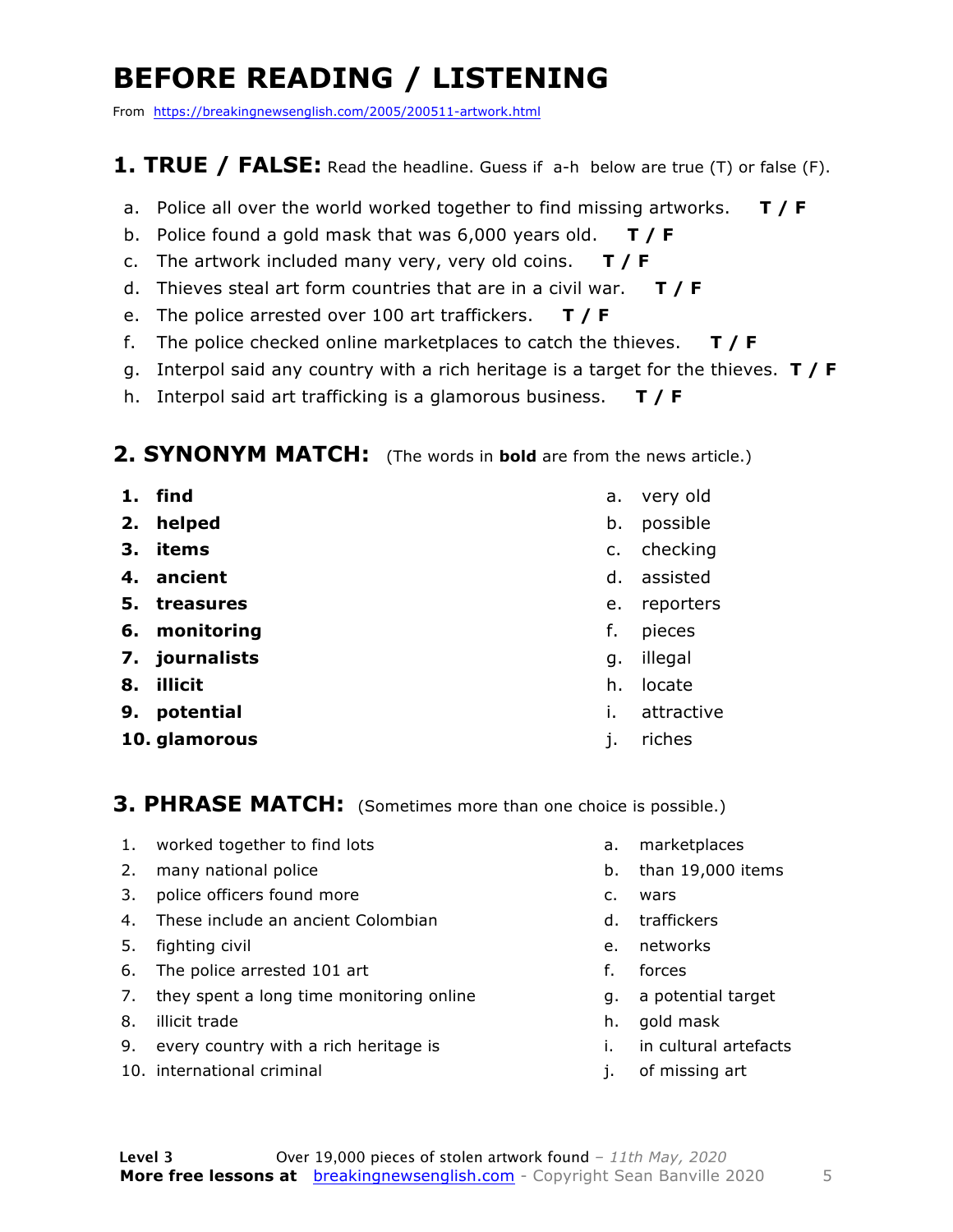### **GAP FILL**

From https://breakingnewsenglish.com/2005/200511-artwork.html

Police from around the world have worked together to find lots of (1) \_\_\_\_\_\_\_\_\_\_\_\_ art. The detectives were from Interpol, Europol and many national police forces. The World Customs Organization also helped with the (2) \_\_\_\_\_\_\_\_\_\_\_\_\_. The police officers found more than 19,000 items of artwork. These include an (3) \_\_\_\_\_\_\_\_\_\_\_\_ Colombian gold mask that is over 600 years old. There was also a (4) \_\_\_\_\_\_\_\_\_\_\_\_ Roman lion, centuries-old jewellery, and thousands of ancient (5) \_\_\_\_\_\_\_\_\_\_\_\_\_. Many of the items the police recovered were stolen from museums and archaeological (6) \_\_\_\_\_\_\_\_\_\_\_\_. A lot of them were taken from countries at (7) \_\_\_\_\_\_\_\_\_\_\_\_. The thieves took cultural treasures while countries were in a (8) because of fighting civil wars or wars against other countries. *sites search carved mess missing war coins ancient*

The police arrested 101 art (9) \_\_\_\_\_\_\_\_\_\_\_\_\_\_ around the world. The art thieves were from Spain, Colombia, Latvia, Afghanistan and Turkey. Interpol said they spent a long time (10) \_\_\_\_\_\_\_\_\_\_\_\_ online marketplaces to find the art and the thieves. Interpol's secretary-general Jürgen Stock spoke to journalists about how big the  $(11)$  \_\_\_\_\_\_\_\_\_\_\_\_\_ was. He said: "The number of arrests and objects shows the scale and (12) \_\_\_\_\_\_\_\_\_\_\_\_ reach of the illicit trade in cultural artefacts, where every country with a rich heritage is a  $(13)$ target." Interpol added: "Organised crime has many (14) \_\_\_\_\_\_\_\_\_\_\_\_. The trafficking of cultural goods is one of them. It is not a (15) \_\_\_\_\_\_\_\_\_\_\_\_\_\_\_ business run by flamboyant gentlemen forgers, but by international criminal  $(16)$   $\qquad \qquad$   $\qquad \qquad$   $\qquad \qquad$   $\qquad \qquad$   $\qquad \qquad$   $\qquad \qquad$   $\qquad \qquad$   $\qquad \qquad$   $\qquad \qquad$   $\qquad \qquad$   $\qquad \qquad$   $\qquad$   $\qquad \qquad$   $\qquad$   $\qquad$   $\qquad$   $\qquad$   $\qquad$   $\qquad$   $\qquad$   $\qquad$   $\qquad$   $\qquad$   $\qquad$   $\qquad$   $\qquad$   $\qquad$   $\qquad$   $\qquad$   $\qquad$ *potential operation glamorous traffickers global networks monitoring faces*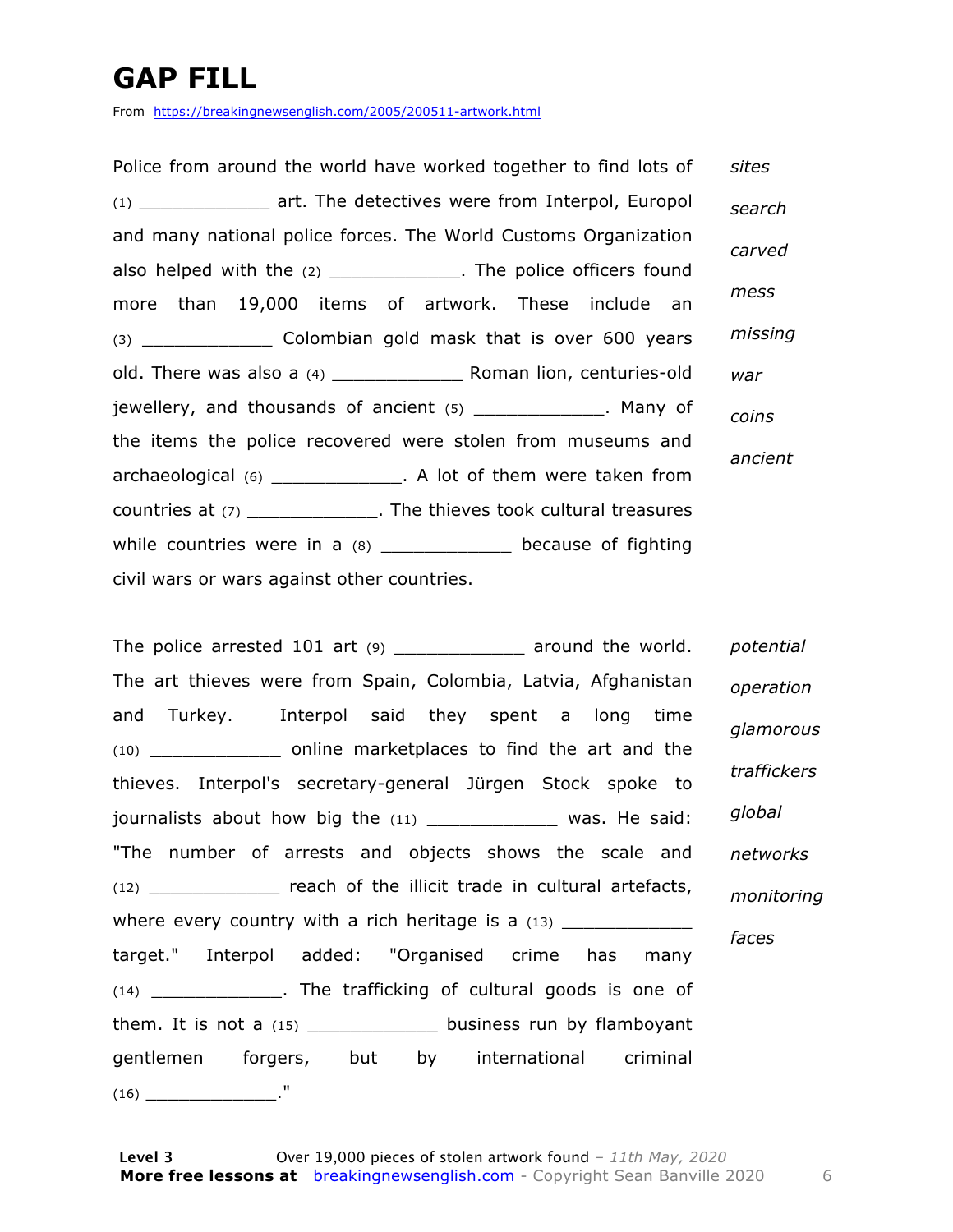#### **LISTENING – Guess the answers. Listen to check.**

From https://breakingnewsenglish.com/2005/200511-artwork.html

1) Police from around the world have worked together to find lots a. of miss in art b. of miss inert c. of miss sin art d. of missing art 2) Colombian gold mask that is over 600 years old. There was also a a. craved Roman lion b. carved Roman lion c. curbed Roman lion d. carved Roman lion 3) There was also a carved Roman lion, centuries-old jewellery, and thousands \_\_\_\_\_\_\_ a. of any sent coins b. of ancient coins c. off ancient coins d. off any sent coins 4) items the police recovered were stolen from museums and \_\_\_\_\_\_ a. arch logical sites b. are key logical sites c. are key illogical sites d. archaeological sites 5) cultural treasures while countries were in a mess because of \_\_\_\_\_\_ a. fight tin civil wars b. fight in civil wars c. fight thing civil wars d. fighting civil wars 6) The police arrested 101 art traffickers around the world. The art  $\ldots$  a. thief swerve from b. thief swore from c. thieves wore from d. thieves were from 7) Jürgen Stock spoke to journalists about how big \_\_\_\_\_\_ a. the operations was b. the operate shun was c. the opera shun was d. the operation was 8) The number of arrests and objects shows the scale a. end global reach b. land global reach c. land globe all reach d. and global reach 9) the illicit trade in cultural artefacts, where every country with \_\_\_\_\_\_ a. a rich hermitage b. a rich her it is c. a rich heritage d. a rich heritages 10) The trafficking of cultural goods is one of them. It is not \_\_\_\_\_ a. a glam amorous business b. a glamour rice business c. a glamour ice business d. a glamorous business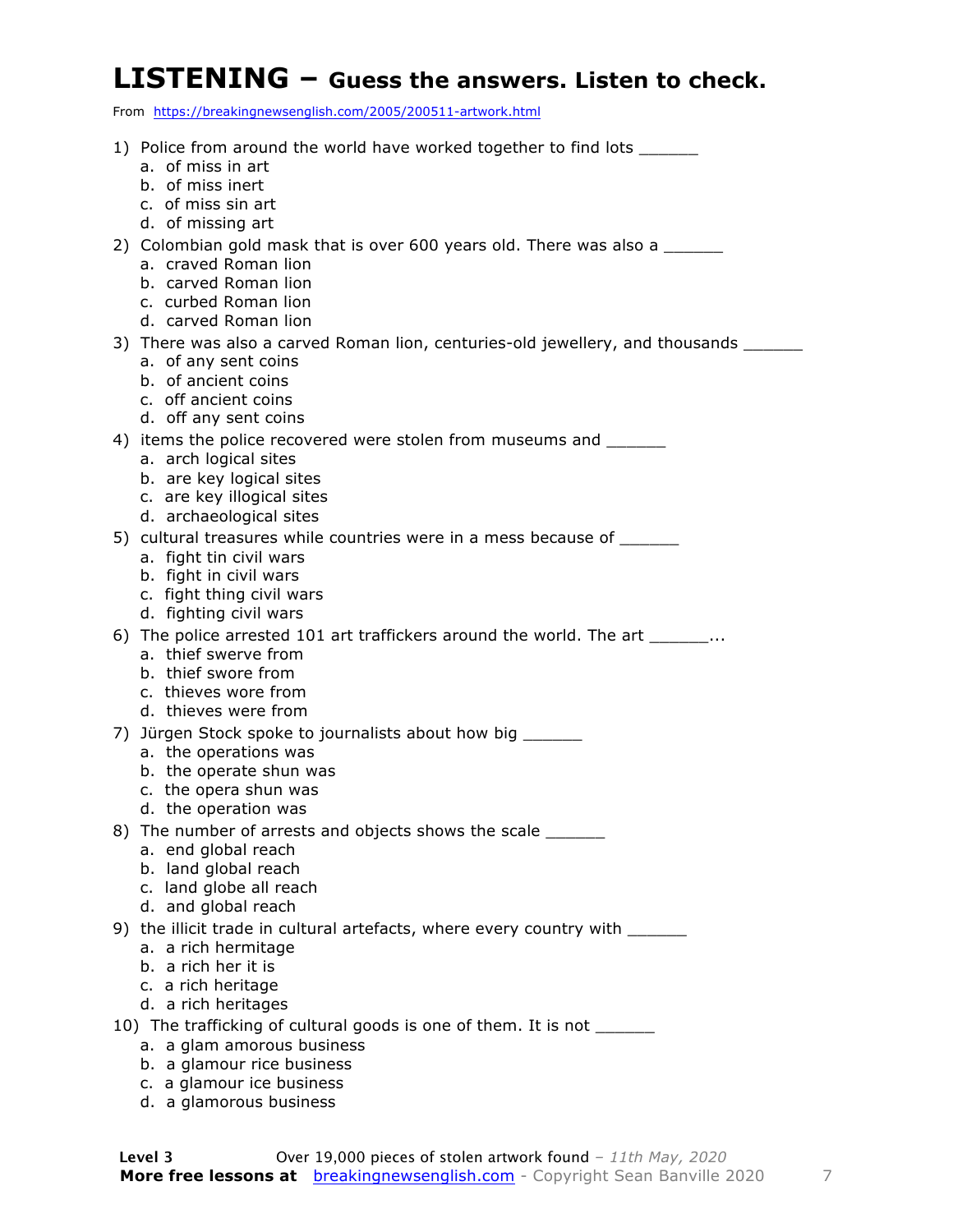#### **LISTENING – Listen and fill in the gaps**

From https://breakingnewsenglish.com/2005/200511-artwork.html

Police from around the world have worked together to (1) \_\_\_\_\_\_\_\_\_\_\_\_\_\_\_\_\_\_\_ missing art. The detectives were from Interpol, Europol and many (2) \_\_\_\_\_\_\_\_\_\_\_\_\_\_\_\_\_\_\_\_\_\_\_\_. The World Customs Organization also helped with the search. The police officers found more than 19,000 (3) \_\_\_\_\_\_\_\_\_\_\_\_\_\_\_\_\_\_\_\_\_\_\_\_. These include an ancient Colombian gold mask that is over 600 years old. There was  $(4)$ Roman lion, centuries-old jewellery, and thousands of ancient coins. Many of the items the police recovered were (5) \_\_\_\_\_\_\_\_\_\_\_\_\_\_\_\_\_\_\_\_\_ and archaeological sites. A lot of them were taken from countries at war. The thieves took cultural treasures while countries were in a mess because of (6) \_\_\_\_\_\_\_\_\_\_\_\_\_\_\_\_\_\_\_ or wars against other countries.

The police arrested  $101$  (7) \_\_\_\_\_\_\_\_\_\_\_\_\_\_\_\_\_\_\_\_\_\_\_\_ the world. The art thieves were from Spain, Colombia, Latvia, Afghanistan and Turkey. Interpol said they spent a long time monitoring online marketplaces to (8) \_\_\_\_\_\_\_\_\_\_\_\_\_\_\_\_\_\_\_ and the thieves. Interpol's secretary-general Jürgen Stock spoke to journalists about how (9) \_\_\_\_\_\_\_\_\_\_\_\_\_\_\_\_\_\_\_\_\_\_\_\_\_ was. He said: "The number of (10) \_\_\_\_\_\_\_\_\_\_\_\_\_\_\_\_\_\_\_\_\_\_\_\_ shows the scale and global reach of the illicit trade in cultural artefacts, where every country with a rich heritage is (11) \_\_\_\_\_\_\_\_\_\_\_\_\_\_\_\_\_\_\_." Interpol added: "Organised crime has many faces. The trafficking of cultural goods is one of them. It is not a glamorous business run by flamboyant  $(12)$  \_\_\_\_\_\_\_\_\_\_\_\_\_\_\_\_\_\_\_\_\_\_\_\_\_\_\_\_\_\_\_ by international criminal networks."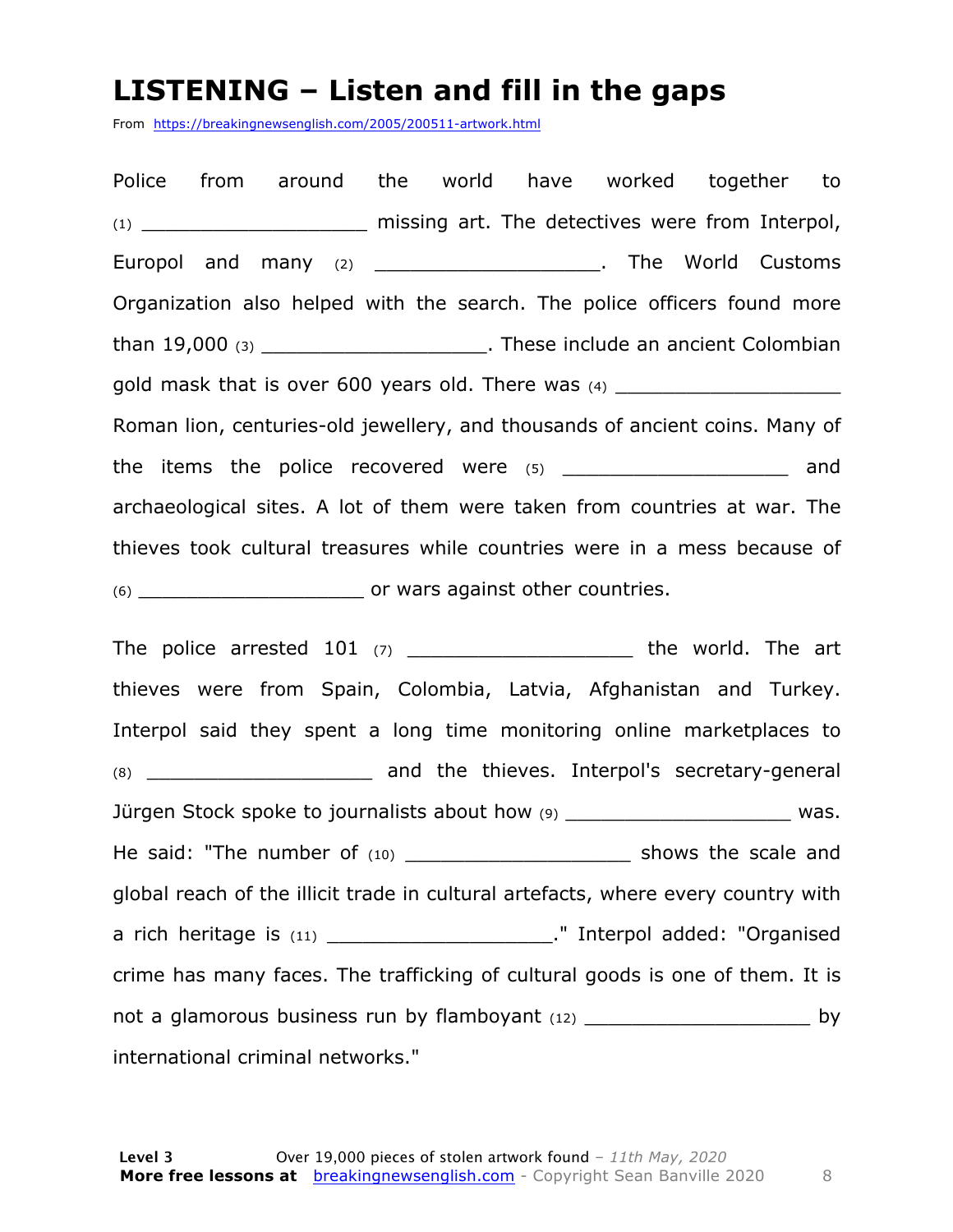### **COMPREHENSION QUESTIONS**

From https://breakingnewsenglish.com/2005/200511-artwork.html

- 1. What did police around the world do together?
- 2. What did police find that was over 600 years old?
- 3. How many ancient coins did police find?
- 4. What kind of sites did thieves take items from?
- 5. What wars were countries fighting besides those against other countries?
- 6. How many art traffickers did the police arrest?
- 7. Who is Jürgen Stock?
- 8. What did Jürgen Stock say countries with a rich heritage were?
- 9. How many faces did Interpol say organised crime has?
- 10. Who did Interpol say runs the trafficking of cultural goods?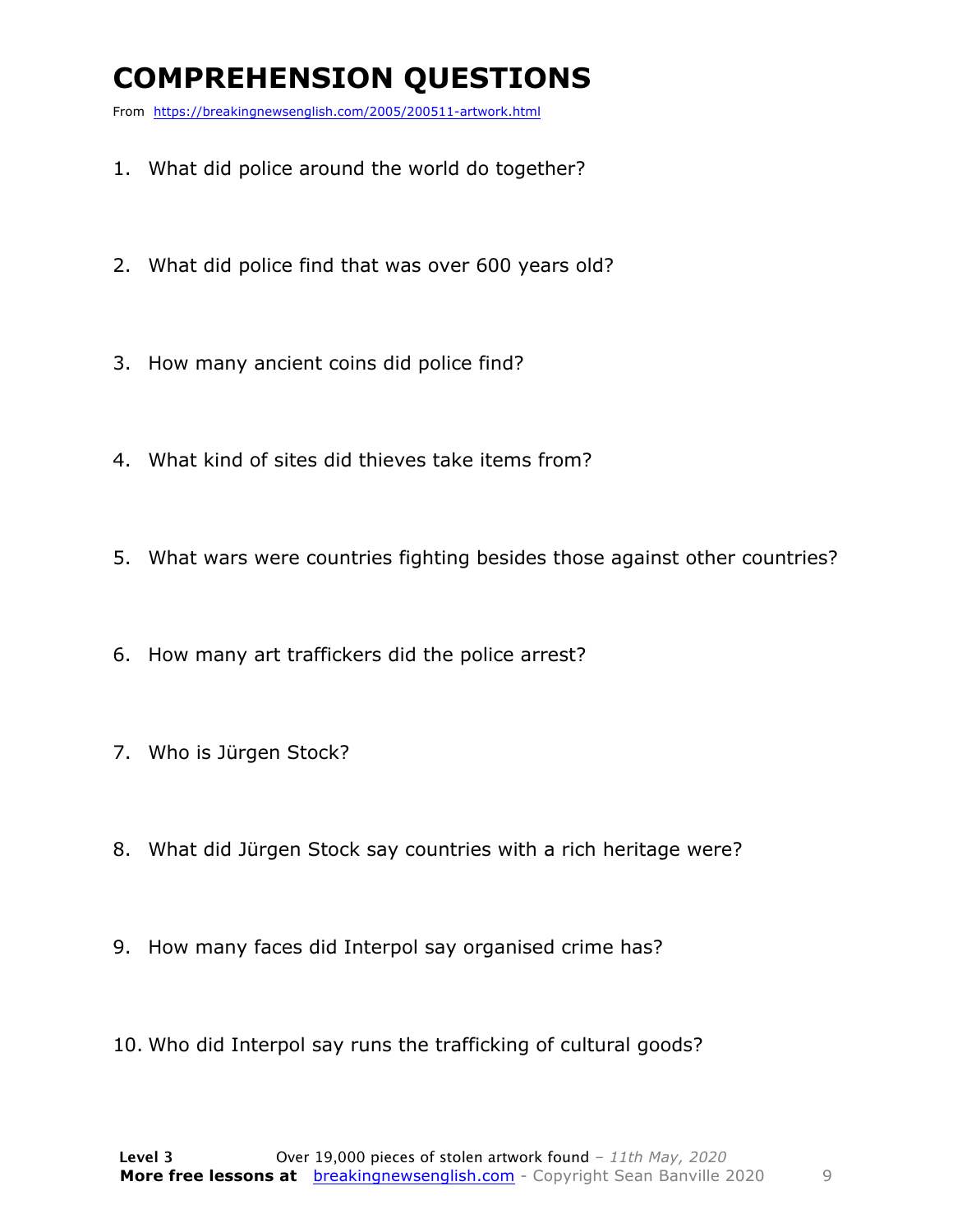### **MULTIPLE CHOICE - QUIZ**

From https://breakingnewsenglish.com/2005/200511-artwork.html

| 1) What did police around the world<br>do together?<br>a) play soccer<br>b) work<br>c) chat online<br>d) look at art                  | 6) How many art traffickers did the<br>police arrest?<br>$a)$ 101<br>$b)$ 100<br>c) $102$<br>d) 199                                                 |
|---------------------------------------------------------------------------------------------------------------------------------------|-----------------------------------------------------------------------------------------------------------------------------------------------------|
| 2) What did police find that was over<br>600 years old?<br>a) a necklace<br>b) a coin<br>c) a Pyramid<br>d) a gold mask               | 7) Who is Jürgen Stock?<br>a) a soccer manager<br>b) an art dealer<br>c) Interpol's secretary-general<br>d) a journalist                            |
| 3) How many ancient coins did police<br>find?<br>a) tens of thousands<br>b) hundreds<br>c) thousands                                  | 8) What did Jürgen Stock say<br>countries with a rich heritage were?<br>a) potential targets<br>b) rich<br>c) lucky<br>d) advanced                  |
| d) hundreds of thousands<br>4) What kind of sites did thieves<br>take items from?                                                     | 9) How many faces did Interpol say<br>organised crime has?<br>a) one                                                                                |
| a) archaeological sites<br>b) building sites<br>c) Internet sites                                                                     | b) two<br>c) one hundred<br>d) many                                                                                                                 |
| d) touristy sites<br>5) What wars were countries fighting<br>besides those against other<br>countries?<br>a) disease<br>b) civil wars | 10) Who did Interpol say runs the<br>trafficking of cultural goods?<br>a) flamboyant gentlemen<br>b) Interpol<br>c) international criminal networks |
| c) poverty<br>d) locusts                                                                                                              | d) forgers                                                                                                                                          |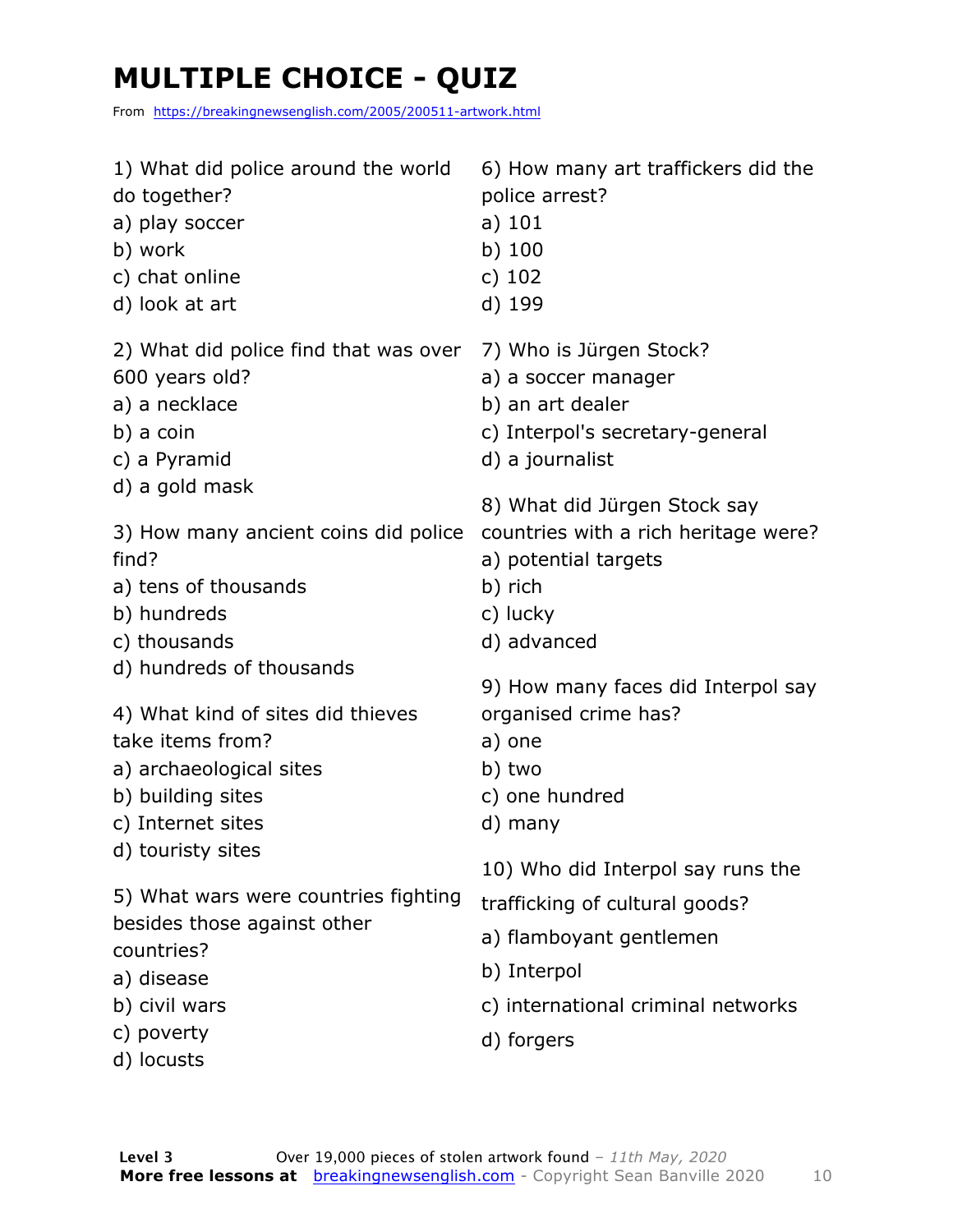### **ROLE PLAY**

From https://breakingnewsenglish.com/2005/200511-artwork.html

#### **Role A – Manga**

You think manga is the best art form. Tell the others three reasons why. Tell them what is wrong with their art. Also, tell the others which is the worst of these (and why): graffiti, computer graphics or cave paintings.

#### **Role B – Graffiti**

You think graffiti is the best art form. Tell the others three reasons why. Tell them what is wrong with their art. Also, tell the others which is the worst of these (and why): manga, computer graphics or cave paintings.

#### **Role C – Computer Graphics**

You think computer graphics is the best art form. Tell the others three reasons why. Tell them what is wrong with their art. Also, tell the others which is the worst of these (and why): graffiti, manga or cave paintings.

#### **Role D – Cave Paintings**

You think cave paintings are the best art form. Tell the others three reasons why. Tell them what is wrong with their art. Also, tell the others which is the worst of these (and why): graffiti, computer graphics or manga.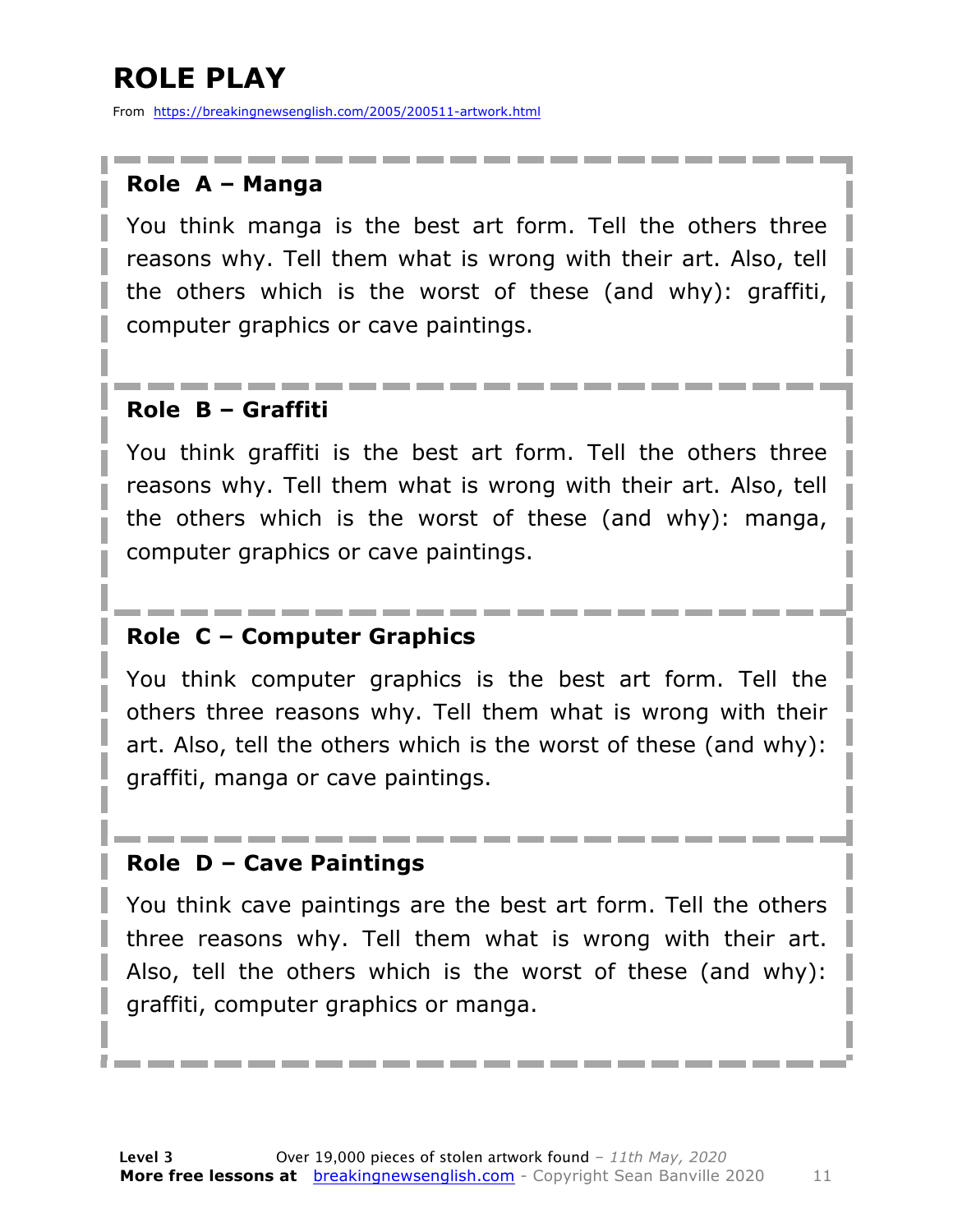## **AFTER READING / LISTENING**

From https://breakingnewsenglish.com/2005/200511-artwork.html

**1. WORD SEARCH:** Look in your dictionary / computer to find collocates, other meanings, information, synonyms … for the words 'art' and 'work'.

| art | work |
|-----|------|
|     |      |
|     |      |
|     |      |

- Share your findings with your partners.
- Make questions using the words you found.
- Ask your partner / group your questions.

2. **ARTICLE OUESTIONS:** Look back at the article and write down some questions you would like to ask the class about the text.

- Share your questions with other classmates / groups.
- Ask your partner / group your questions.

**3. GAP FILL:** In pairs / groups, compare your answers to this exercise. Check your answers. Talk about the words from the activity. Were they new, interesting, worth learning…?

**4. VOCABULARY:** Circle any words you do not understand. In groups, pool unknown words and use dictionaries to find their meanings.

**5. TEST EACH OTHER:** Look at the words below. With your partner, try to recall how they were used in the text: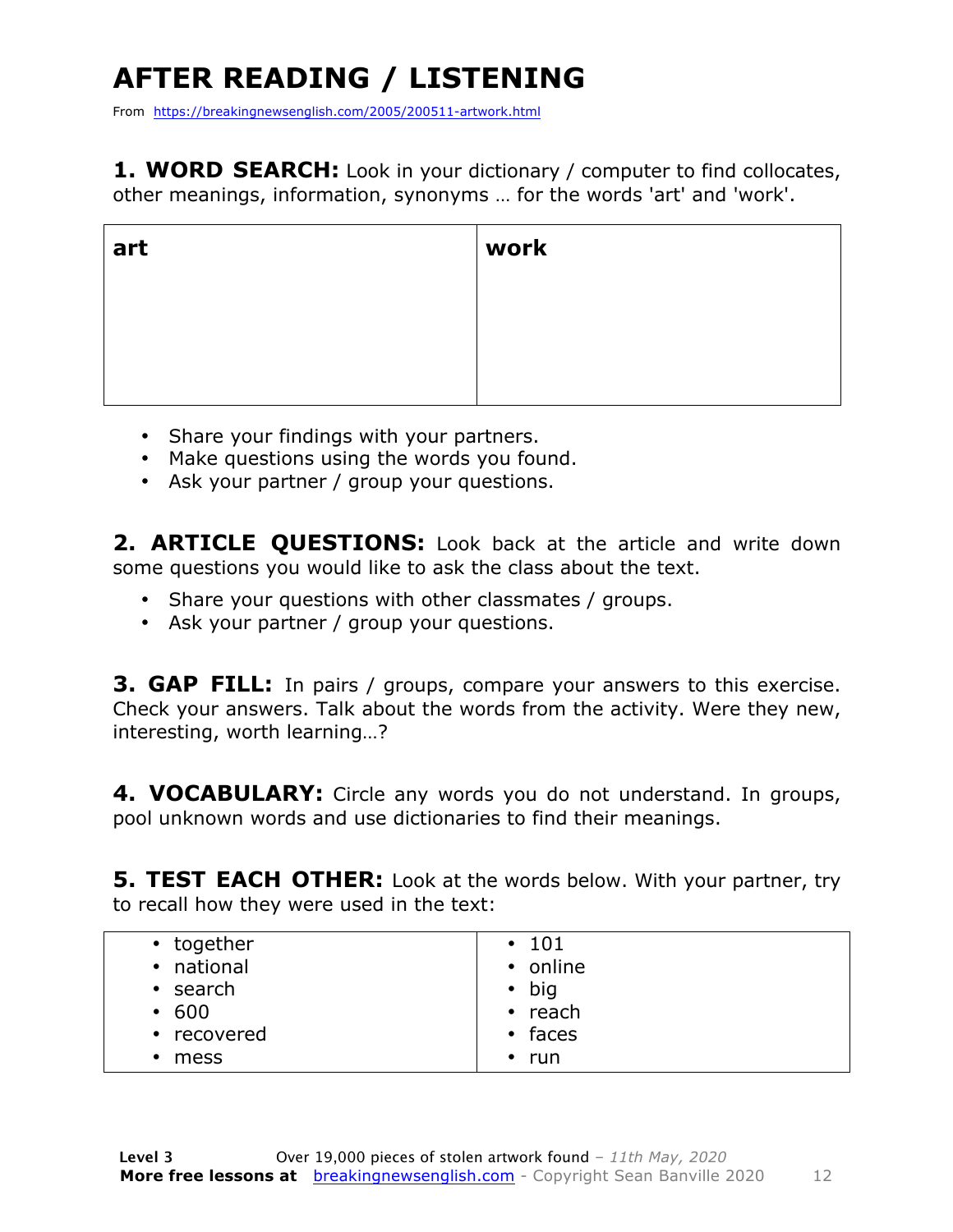### **ARTWORK SURVEY**

From https://breakingnewsenglish.com/2005/200511-artwork.html

Write five GOOD questions about artwork in the table. Do this in pairs. Each student must write the questions on his / her own paper.

When you have finished, interview other students. Write down their answers.

|      | STUDENT 1 | STUDENT 2 | STUDENT 3 |
|------|-----------|-----------|-----------|
| Q.1. |           |           |           |
| Q.2. |           |           |           |
| Q.3. |           |           |           |
| Q.4. |           |           |           |
| Q.5. |           |           |           |

- Now return to your original partner and share and talk about what you found out. Change partners often.
- Make mini-presentations to other groups on your findings.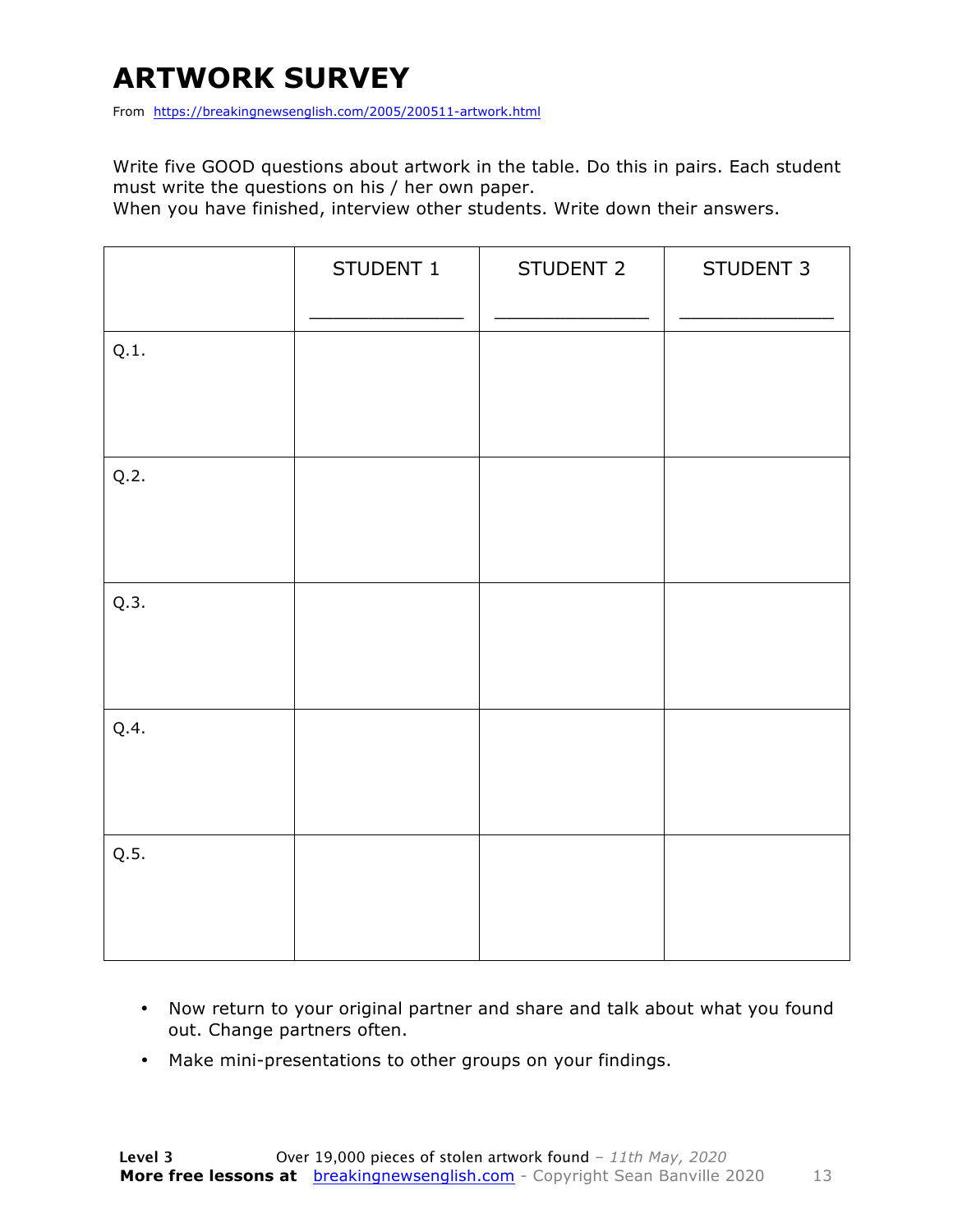### **ARTWORK DISCUSSION**

STUDENT A's QUESTIONS (Do not show these to student B)

- 1. What did you think when you read the headline?
- 2. What images are in your mind when you hear the word 'art'?
- 3. What do you think of art?
- 4. Why do people like art so much?
- 5. How good were you at art?
- 6. What kind of art do you like?
- 7. Would you like to be an artist?
- 8. What art do you have in your house?
- 9. Who is your favourite artist?
- 10. What punishment should the art traffickers get?

*Over 19,000 pieces of stolen artwork found – 11th May, 2020* Thousands more free lessons at breakingnewsenglish.com

-----------------------------------------------------------------------------

#### **ARTWORK DISCUSSION**

STUDENT B's QUESTIONS (Do not show these to student A)

- 11. Did you like reading this article? Why/not?
- 12. What do you think of when you hear the word 'work'?
- 13. What do you think about what you read?
- 14. How important is art?
- 15. How do the traffickers make money from the art?
- 16. Which country has produced the best art?
- 17. What do you think of the art your country has produced?
- 18. What kind of art is best painting, sculpture, jewellery or other?
- 19. What piece of art would you like in your house?
- 20. What questions would you like to ask a famous artist?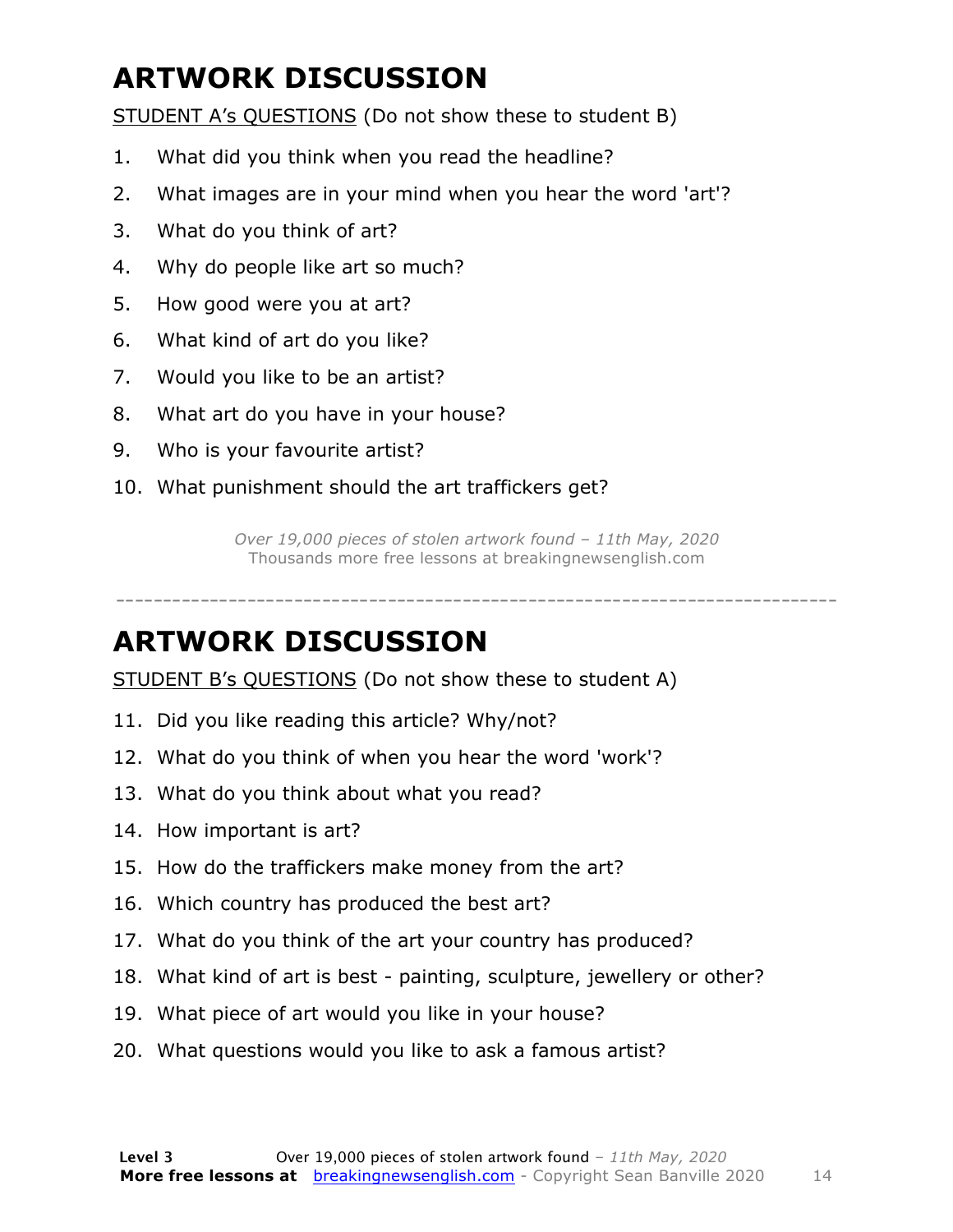### **DISCUSSION (Write your own questions)**

STUDENT A's QUESTIONS (Do not show these to student B)

| 1. |                                          |
|----|------------------------------------------|
|    |                                          |
| 2. |                                          |
|    |                                          |
| 3. |                                          |
|    |                                          |
| 4. |                                          |
|    |                                          |
| 5. |                                          |
|    |                                          |
| 6. |                                          |
|    | Copyright © breakingnewsenglish.com 2020 |

### **DISCUSSION (Write your own questions)**

STUDENT B's QUESTIONS (Do not show these to student A)

| 1. |                                                                                                                       |  |
|----|-----------------------------------------------------------------------------------------------------------------------|--|
| 2. |                                                                                                                       |  |
|    | <u> 1980 - Jan Samuel Barbara, margaret e</u> n 1980 eta 1980 eta 1980 eta 1980 eta 1980 eta 1980 eta 1980 eta 1980 e |  |
| 3. |                                                                                                                       |  |
| 4. | <u> 1980 - Johann Barn, mars ann an t-Amhain an t-Amhain an t-Amhain an t-Amhain an t-Amhain an t-Amhain an t-Amh</u> |  |
|    |                                                                                                                       |  |
| 5. | <u> 1980 - Johann Barbara, martin din bashkar (</u>                                                                   |  |
| 6. | <u> 1989 - Jan Stein Stein, fransk politik (f. 1989)</u>                                                              |  |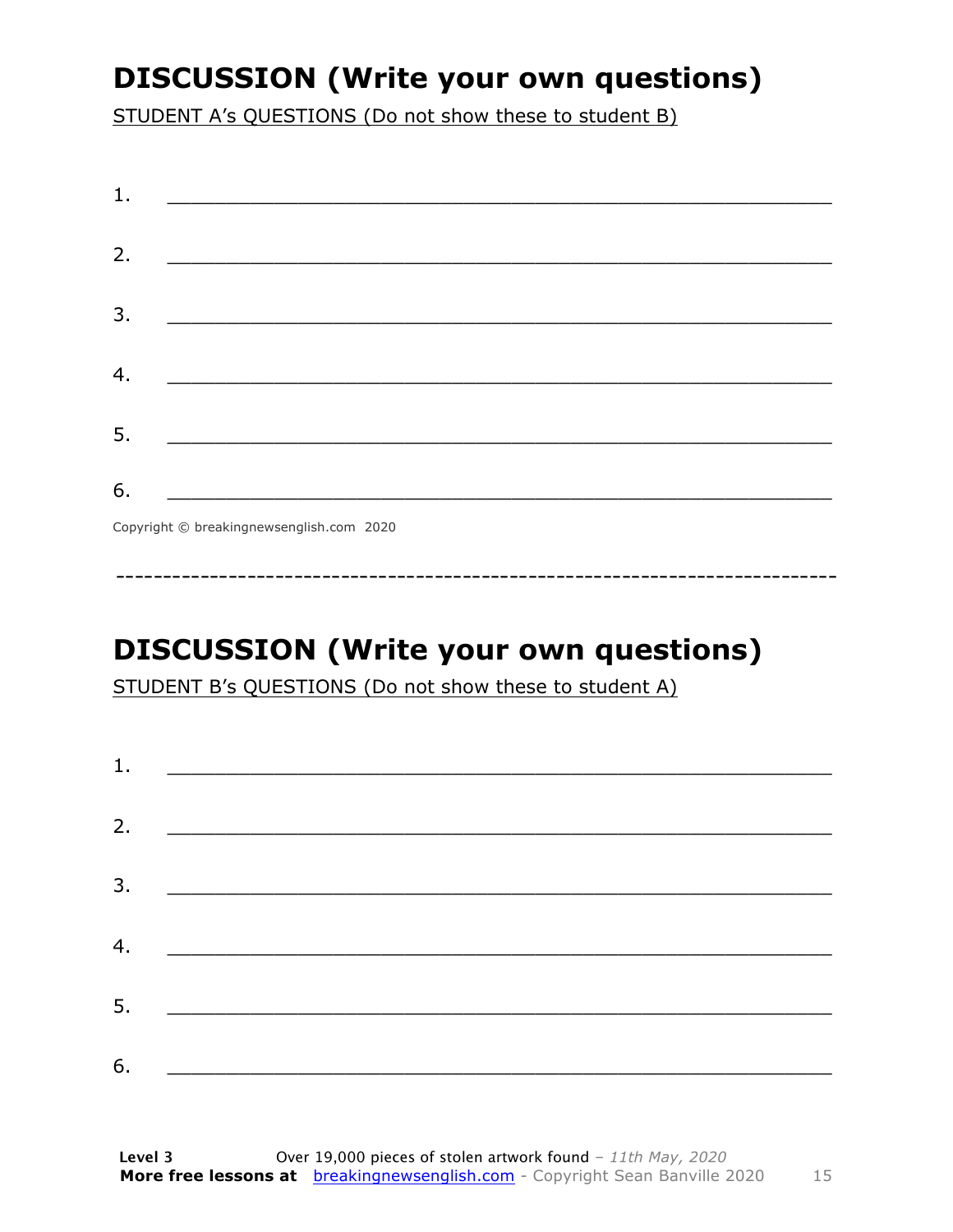### **LANGUAGE - CLOZE**

From https://breakingnewsenglish.com/2005/200511-artwork.html

Police from around the world have worked together to find  $(1)$  of missing art. The detectives were from Interpol, Europol and many national police forces. The World Customs Organization also helped (2) \_\_\_\_ the search. The police officers found more than 19,000 items (3) \_\_\_\_ artwork. These include an ancient Colombian gold mask that is over 600 years old. There was also a (4) \_\_\_\_ Roman lion, centuries-old jewellery, and thousands of ancient coins. Many of the items the police recovered were (5) from museums and archaeological sites. A lot of them were taken from countries at war. The thieves took cultural treasures while countries were in a mess because of fighting (6) \_\_\_\_ wars or wars against other countries.

The police arrested 101 art  $(7)$  \_\_\_\_ around the world. The art thieves were from Spain, Colombia, Latvia, Afghanistan and Turkey. Interpol said they spent a long time (8) \_\_\_\_ online marketplaces to find the art and the thieves. Interpol's secretary-general Jürgen Stock spoke to journalists about (9) \_\_\_\_ big the operation was. He said: "The number of arrests and objects shows the  $(10)$  and global reach of the illicit trade in cultural artefacts, where every country with a rich heritage is a potential (11) \_\_\_\_\_." Interpol added: "Organised crime has many faces. The trafficking of cultural goods is one of them. It is not a glamorous business (12) \_\_\_\_ by flamboyant gentlemen forgers, but by international criminal networks."

#### **Put the correct words from the table below in the above article.**

| 1.  | (a) | lots        | (b) | load       | (c) | many       | (d) | much        |
|-----|-----|-------------|-----|------------|-----|------------|-----|-------------|
| 2.  | (a) | оf          | (b) | to         | (c) | with       | (d) | as          |
| 3.  | (a) | at          | (b) | or         | (c) | of         | (d) | on          |
| 4.  | (a) | caved       | (b) | curved     | (c) | curbed     | (d) | carved      |
| 5.  | (a) | stolen      | (b) | stole      | (c) | stealing   | (d) | steals      |
| 6.  | (a) | uncivil     | (b) | civil      | (c) | polite     | (d) | cordial     |
| 7.  | (a) | bootlickers | (b) | mimickers  | (c) | nitpickers | (d) | traffickers |
| 8.  | (a) | monitor     | (b) | monitoring | (c) | monitors   | (d) | monitored   |
| 9.  | (a) | why         | (b) | what       | (c) | how        | (d) | which       |
| 10. | (a) | measures    | (b) | weighty    | (c) | index      | (d) | scale       |
| 11. | (a) | aimed       | (b) | reach      | (c) | apple      | (d) | target      |
| 12. | (a) | doing       | (b) | run        | (c) | been       | (d) | cooked      |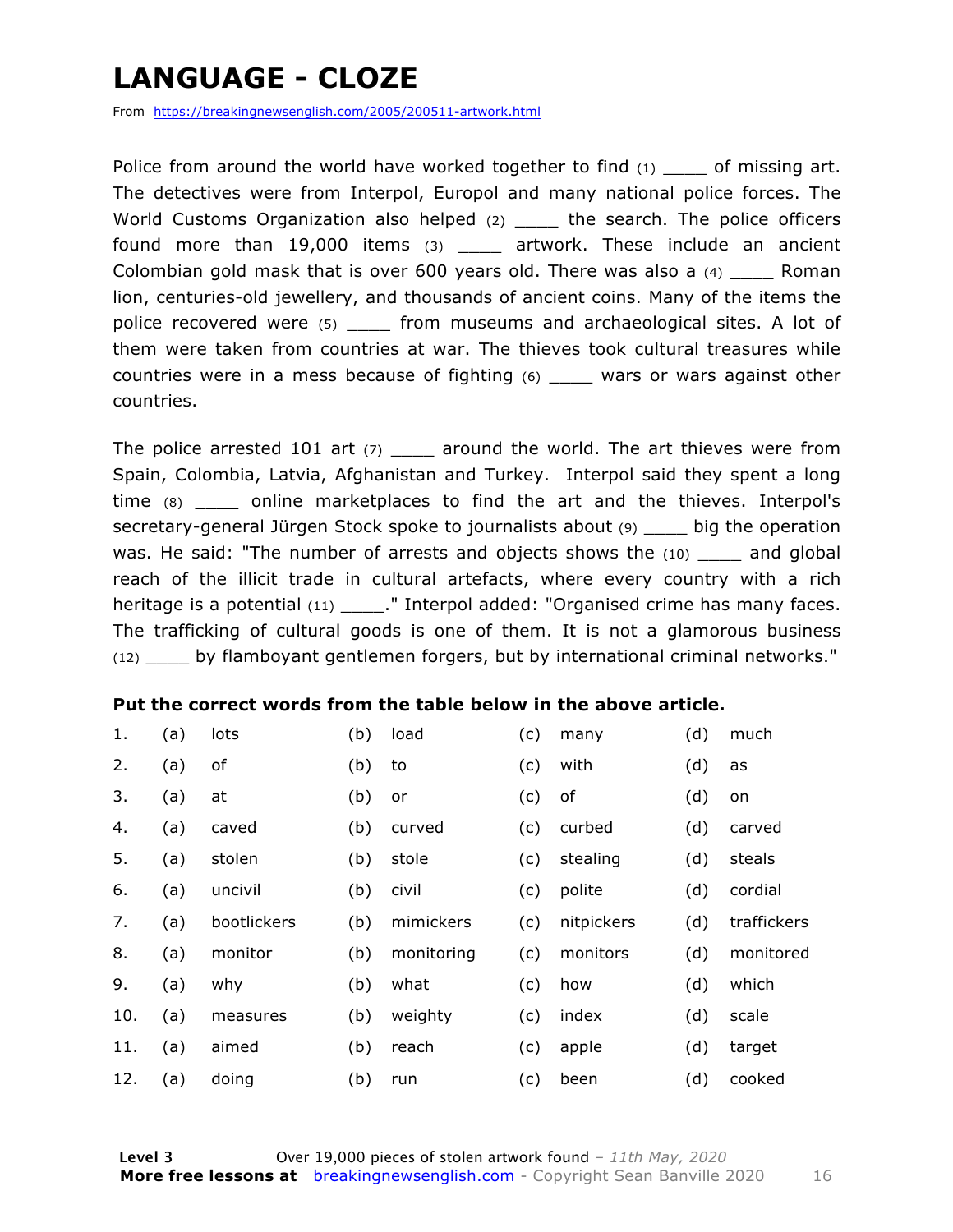### **SPELLING**

From https://breakingnewsenglish.com/2005/200511-artwork.html

#### **Paragraph 1**

- 1. The ceetvstdie were from Interpol
- 2. national police serofc
- 3. an eitancn Colombian gold mask
- 4. iutesnrce-old jewellery
- 5. the items the police evecredro
- 6. ltluaucr treasures

#### **Paragraph 2**

- 7. The police etrrdesa 101 art traffickers
- 8. motrniiogn online marketplaces
- 9. find the art and the tvsiehe
- 10. every country with a rich jegthear
- 11. a oattnpiel target
- 12. It is not a sgruaomlo business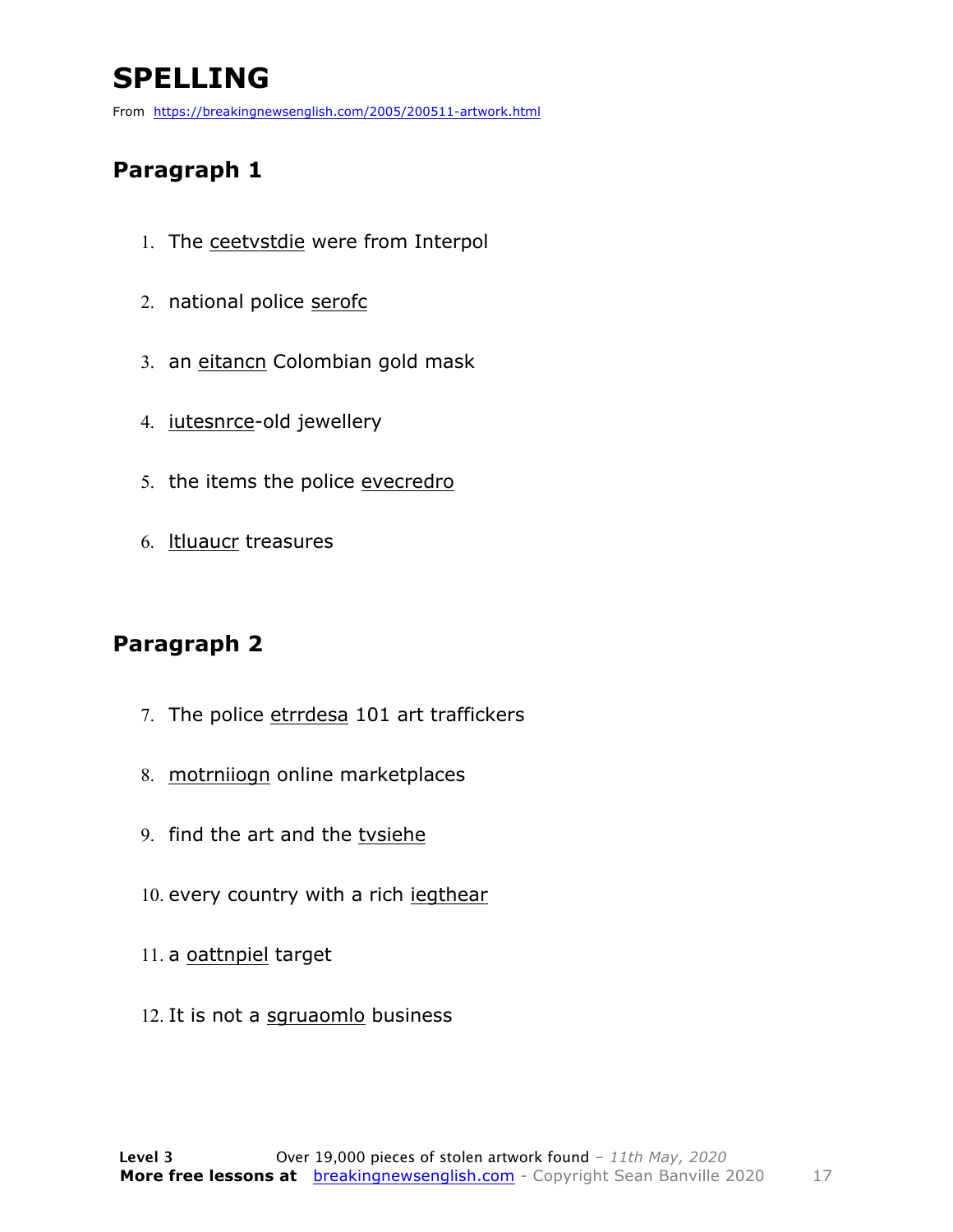### **PUT THE TEXT BACK TOGETHER**

From https://breakingnewsenglish.com/2005/200511-artwork.html

#### **Number these lines in the correct order.**

- ( ) in cultural artefacts, where every country with a rich heritage is a potential
- ( ) target." Interpol added: "Organised crime has many faces. The trafficking of cultural goods is one of
- ( ) search. The police officers found more than 19,000 items of artwork. These include an ancient Colombian gold
- ( ) them. It is not a glamorous business run by flamboyant gentlemen forgers, but by international criminal networks."
- ( ) The police arrested 101 art traffickers around the world. The art thieves were from Spain, Colombia, Latvia,
- ( ) Afghanistan and Turkey. Interpol said they spent a long time monitoring online marketplaces to find the art and the
- ( ) mask that is over 600 years old. There was also a carved Roman lion, centuries-old jewellery, and thousands of
- ( ) thieves. Interpol's secretary-general Jürgen Stock spoke to journalists about how big the operation was. He said:
- ( ) "The number of arrests and objects shows the scale and global reach of the illicit trade
- ( ) ancient coins. Many of the items the police recovered were stolen from museums and archaeological sites. A lot of them were taken
- ( *1* ) Police from around the world have worked together to find lots of missing art. The detectives were from
- ( ) from countries at war. The thieves took cultural treasures while countries were in a
- ( ) mess because of fighting civil wars or wars against other countries.
- ( ) Interpol, Europol and many national police forces. The World Customs Organization also helped with the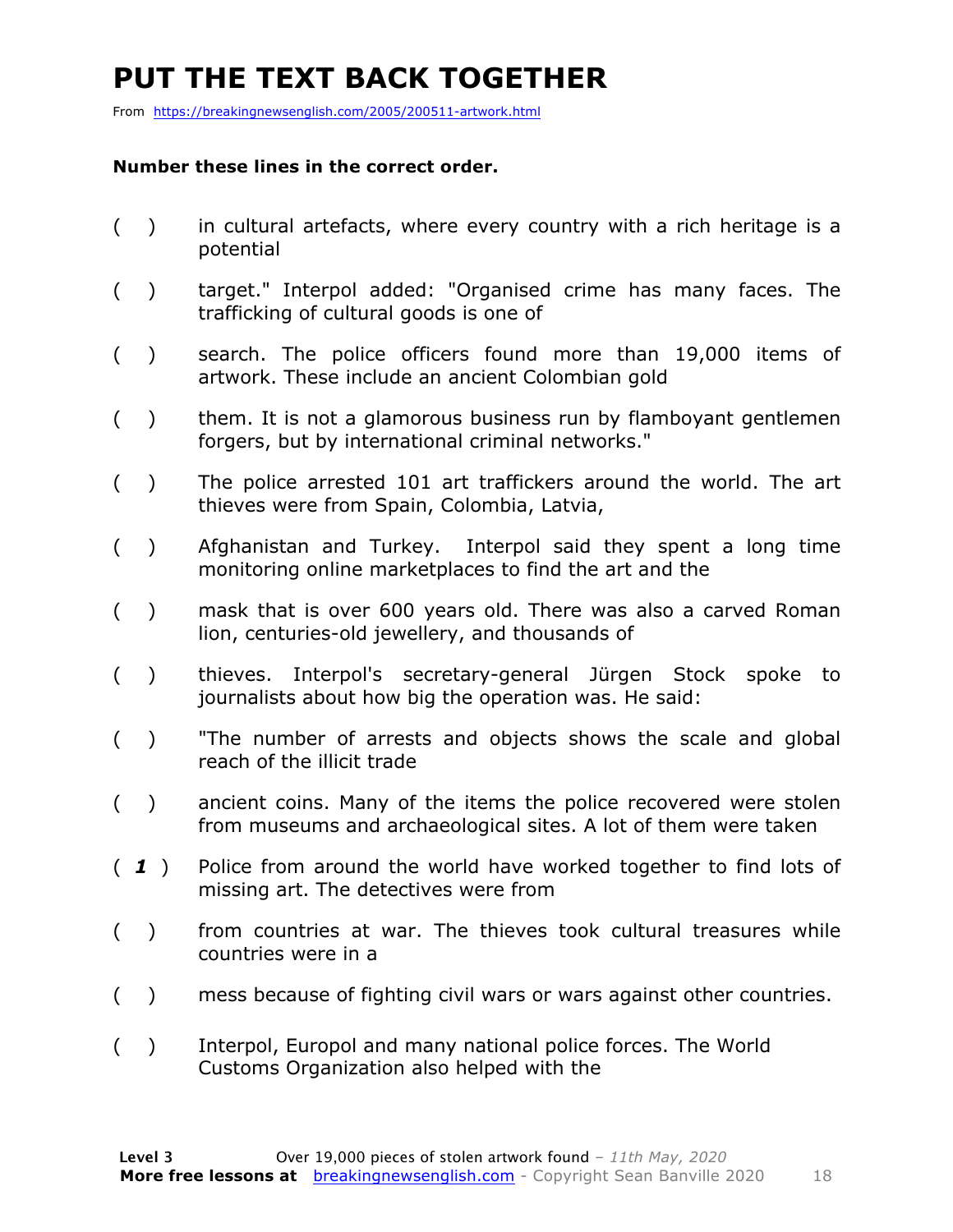#### **PUT THE WORDS IN THE RIGHT ORDER**

From https://breakingnewsenglish.com/2005/200511-artwork.html

1. from Police world have worked together . around the

2. officers 19,000 Police than more found items .

3. museums . recovered the from Items police stolen were

4. of them from taken countries . were lot A

5. fighting . in of because mess a were Countries

6. arrested traffickers 101 Police the world . around art

7. online They time long a spent marketplaces . monitoring

8. of the number arrests The shows scale .

9. with a a rich country target . is Every heritage

10. flamboyant business A run by glamorous gentlemen .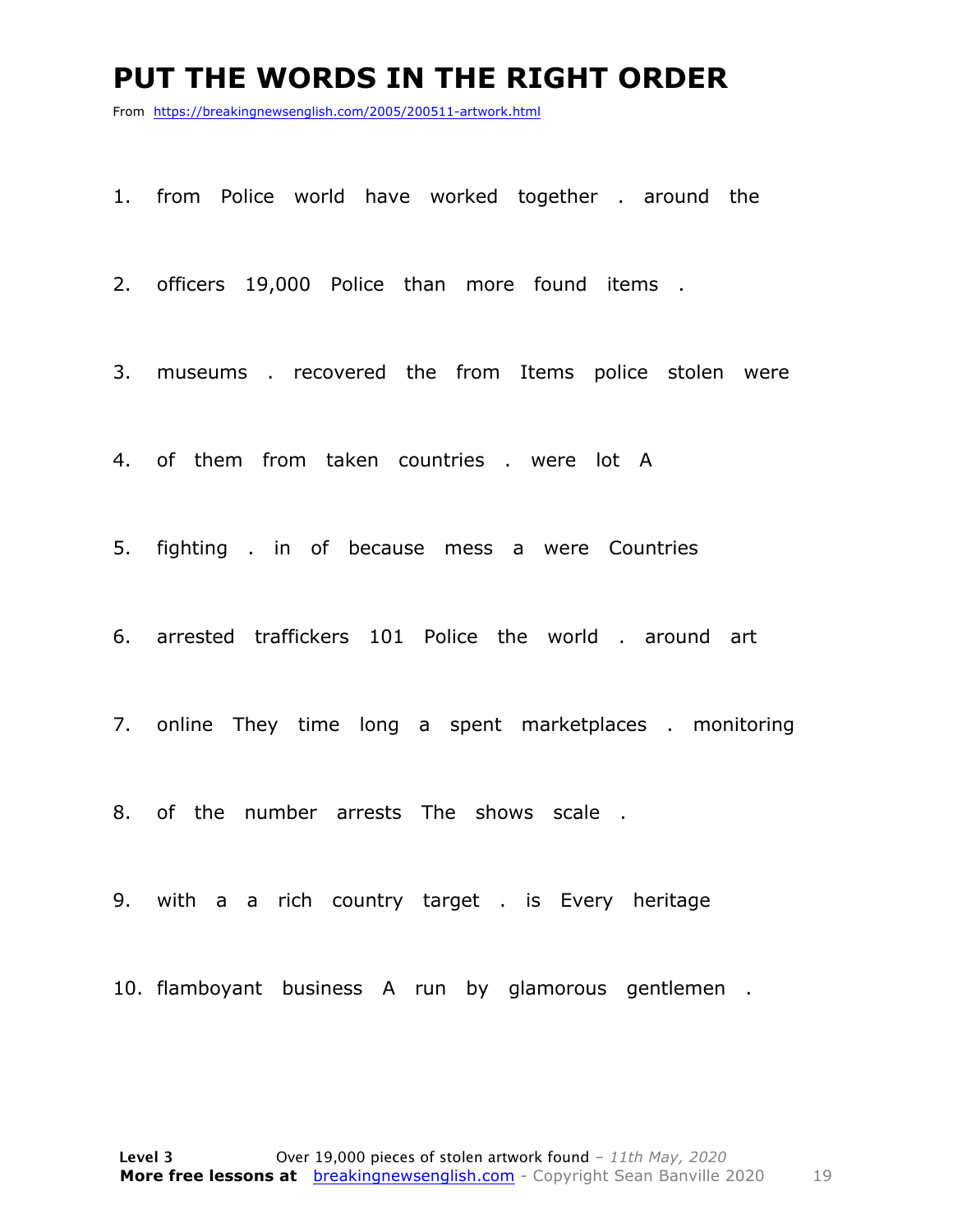### **CIRCLE THE CORRECT WORD (20 PAIRS)**

From https://breakingnewsenglish.com/2005/200511-artwork.html

Police from around the world have worked together to find *load / lots* of missing art. The detectives were from Interpol, Europol and many national police *forces / force*. The World Customs Organization also helped *at / with* the search. The police officers found more than 19,000 items *or / of* artwork. These include an ancient Colombian gold mask that is *more / over* 600 years old. There was also a *curbed / carved* Roman lion, centuries-old jewellery, and thousands of ancient coins. Many of the *items / item* the police recovered were stolen from museums and archaeological sites. A lot of *that / them* were taken from countries at war. The thieves took cultural treasures while countries were *in / on* a mess because of fighting civil wars or wars against *other / another* countries.

The police arrested 101 art *traffic / traffickers* around the world. The art *thieves / thief* were from Spain, Colombia, Latvia, Afghanistan and Turkey. Interpol said they spent a long *time / timing* monitoring online marketplaces to find the art *end / and* the thieves. Interpol's secretary-general Jürgen Stock spoke to journalists *for / about* how big the operation was. He said: "The number of arrests and objects shows the *index / scale* and global reach of the illicit trade *on / in* cultural artefacts, where every country with a rich heritage is a *possibly / potential* target." Interpol added: "Organised crime has many faces. The trafficking of cultural goods is *one / once* of them. It is not a glamorous business *run / walked* by flamboyant gentlemen forgers, but by international criminal networks."

#### **Talk about the connection between each pair of words in italics, and why the correct word is correct.**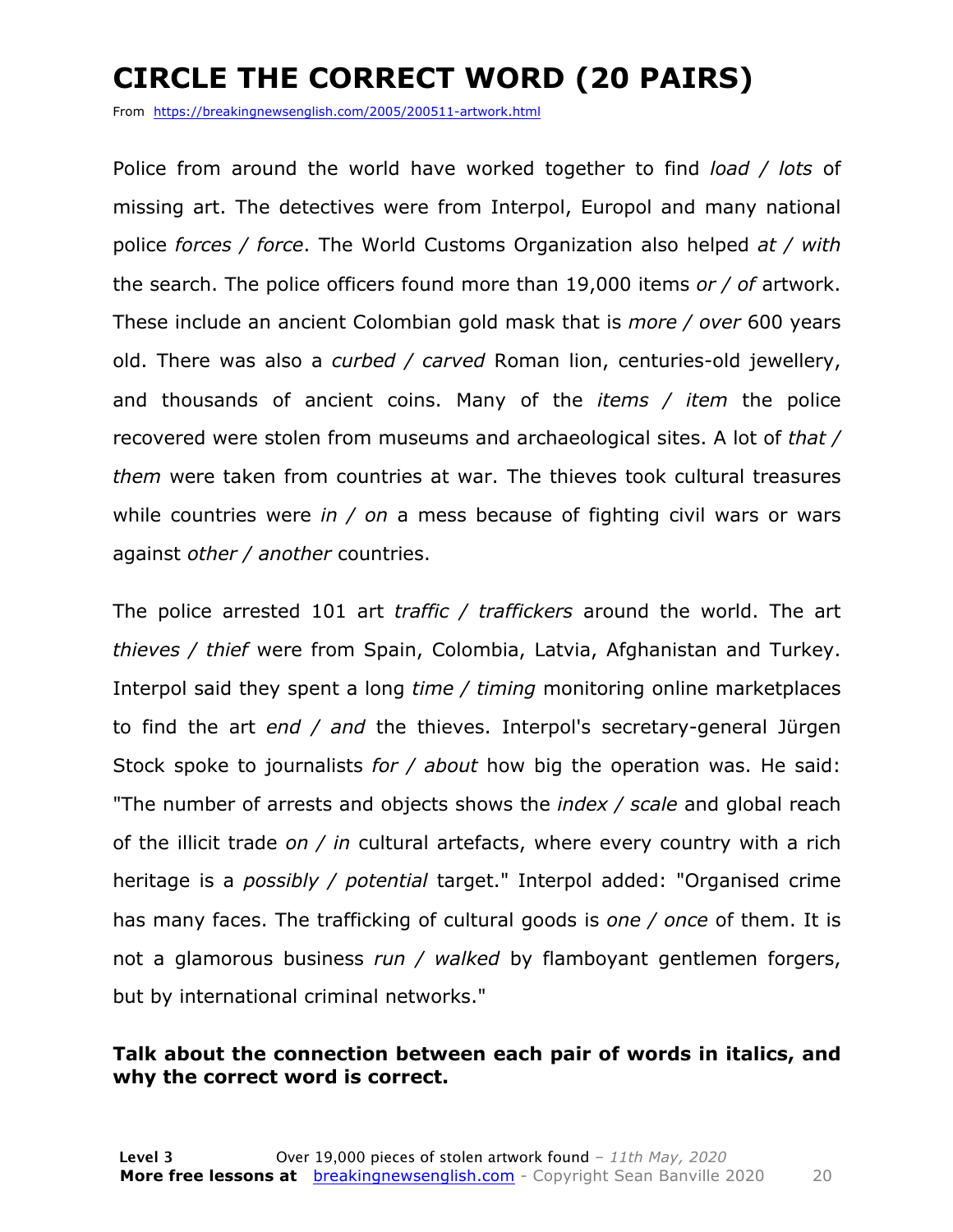### **INSERT THE VOWELS (a, e, i, o, u)**

From https://breakingnewsenglish.com/2005/200511-artwork.html

P\_l\_c\_ f r\_ m \_r\_ **\_** n d t h\_ w\_r l d h\_v\_ w\_r k\_d  $t_g$  t h\_r  $t$  f\_n d l\_t s \_f m\_s s\_n g \_r t . T h\_ d\_t\_c t\_v\_s w\_r\_ f r\_m I n t\_r p\_l , E\_r\_p\_l \_n d m\_n y n\_t\_ **\_** n\_l p\_l\_c\_ f\_r c\_s . T h\_ W\_r l d C\_s t\_m s O r g\_n\_z\_t\_ **\_** n \_l s\_ h\_l p\_d w\_t h t h\_ s\_ **\_** r c h . T h\_ p\_l\_c\_ \_f f\_c\_r s f\_ **\_** n d m\_r\_ t h\_n 1 9 , 0 0 0 \_t\_m s \_f \_r t w\_r k . T h\_s\_ \_n c l\_d\_ \_n \_n c\_ **\_** n t C\_l\_m b\_ **\_** n g\_l d m\_s k t h\_t \_s \_v\_r 6 0 0 y\_ **\_** r s \_l d . T h\_r\_ w\_s \_l s\_ \_ c\_r v\_d R\_m\_n l\_ **\_** n , c\_n t\_r\_ **\_** s - \_l d j\_w\_l l\_r y , \_n d t h\_ **\_** s\_n d s \_f \_n c\_ **\_**  n t c\_ **\_** n s . M\_n y \_f t h\_ \_t\_m s t h\_ p\_l\_c\_ r\_c\_v\_r\_d w\_r\_ s t\_l\_n f r\_m m\_s\_ **\_** m s \_n d \_r c h \_ **\_ \_** l\_g\_c\_l s\_t\_s . A l\_t \_f t h\_m w\_r\_ t\_k\_n f r\_m c\_ **\_** n t r\_ **\_** s \_t w\_r . T h\_ t h\_ **\_** v\_s t\_ **\_** k c\_l t\_r\_l t r\_ **\_** s\_r\_s w h\_l\_ c\_ **\_** n t r\_ **\_** s w\_r\_ \_n \_ m\_s s b\_c\_ **\_** s\_ \_f f\_g h t\_n g c\_v\_l w\_r s \_r w\_r s \_g\_ **\_** n s t \_t h\_r c\_ **\_** n t r\_ **\_** s .

T h\_ p\_l \_c\_ \_r r\_s t\_d 1 0 1 \_r t t r\_f f\_c k\_r s \_r\_ **\_** n d t h\_ w\_r l d . T h\_ \_r t t h\_ **\_** v\_s w\_r\_ f r\_m S p \_ **\_** n , C\_l\_m b\_ **\_** , L\_t v\_ **\_** , A f g h\_n\_s t\_n \_n d T\_r k\_y . I n t\_r p\_l s\_ **\_** d t h\_y s p\_n t \_ l\_n g t\_m\_ m\_n\_t\_r\_n g \_n l\_n\_ m\_r k\_t p l\_c\_s t\_ f\_n d t h\_ \_r t \_n d t h\_ t h\_ **\_** v\_s . I n t\_r p\_l ' s s\_c r\_t\_r y - g\_n\_r\_l J ü r g\_n S t\_c k s p\_k\_ t\_ j\_ **\_** r n\_l\_s t s \_b\_ **\_** t h\_w b\_g t h\_ \_p\_r\_t\_ **\_** n w\_s . H\_ s\_ **\_** d : " T h\_ n\_m b\_r \_f \_r r\_s t s \_n d \_b j\_c t s s h\_w s t h\_ s c\_l\_ \_n d g l\_b\_l r\_ **\_** c h \_f t h\_ \_l l\_c\_t t r\_d\_ \_n c\_l t\_r\_l \_r t\_f\_c t s , w h\_r\_ \_v\_r y c\_ **\_** n t r y w\_t h \_ r\_c h h\_r\_t\_g\_ \_s \_ p\_t\_n t\_ **\_** l t\_r g\_t . " I n t\_r p\_l \_d d\_d : " O r g\_n\_s\_d c r\_m\_ h\_s m\_n y f\_c\_s . T h\_ t r\_f f\_c k\_n g \_f c\_l t\_r\_l g\_ **\_** d s \_s \_n\_ \_f t h\_m . I t \_s n\_t \_ g l\_m\_r\_ **\_** s b\_s\_n\_s s r\_n b y f l\_m b\_y\_n t g\_n t l\_m\_n f\_r g\_r s , b\_t b y \_n t\_r n\_t\_ **\_** n\_l c r\_m \_n\_l n\_t w\_r k s . "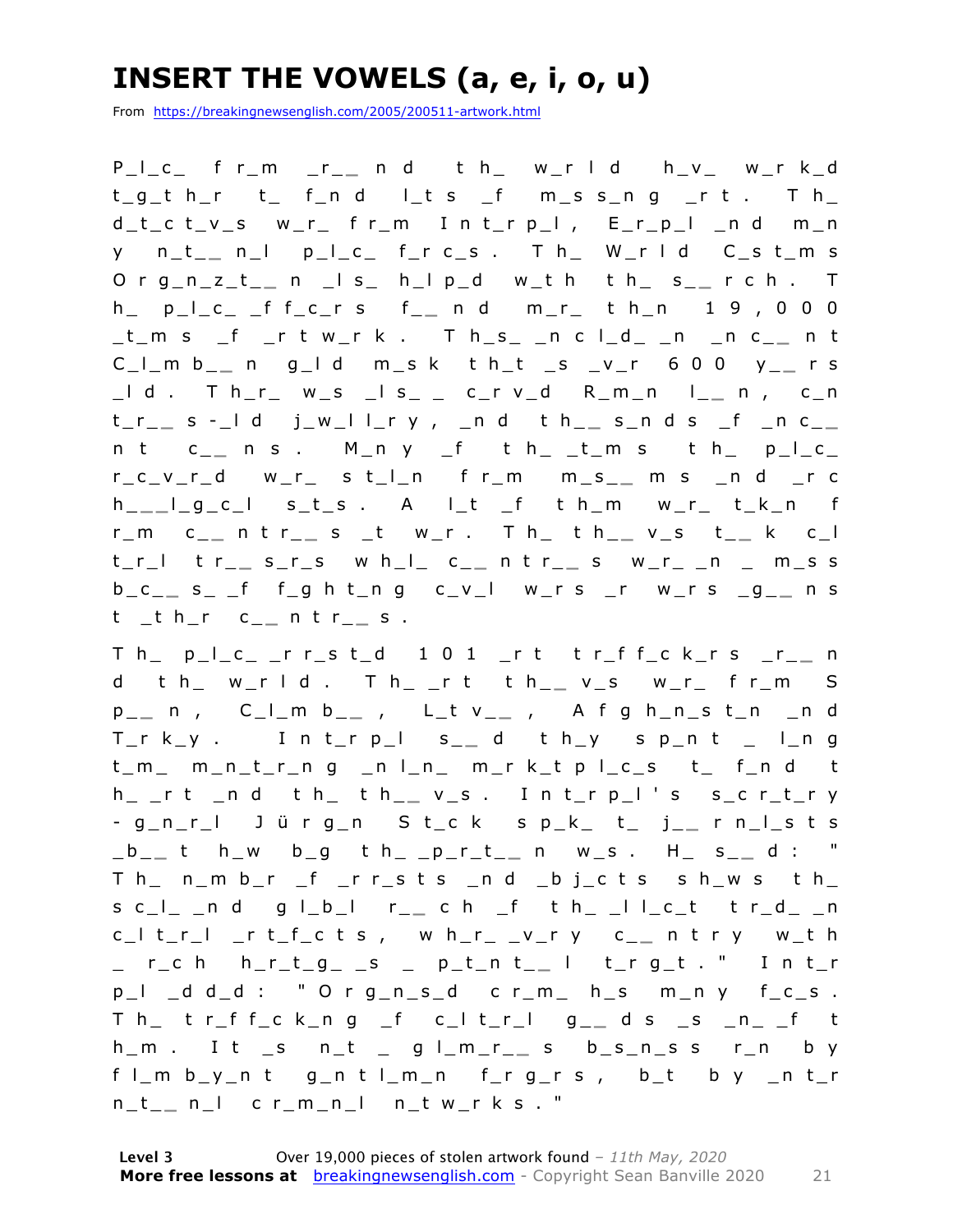#### **PUNCTUATE THE TEXT AND ADD CAPITALS**

From https://breakingnewsenglish.com/2005/200511-artwork.html

police from around the world have worked together to find lots of missing art the detectives were from interpol europol and many national police forces the world customs organization also helped with the search the police officers found more than 19000 items of artwork these include an ancient colombian gold mask that is over 600 years old there was also a carved roman lion centuriesold jewellery and thousands of ancient coins many of the items the police recovered were stolen from museums and archaeological sites a lot of them were taken from countries at war the thieves took cultural treasures while countries were in a mess because of fighting civil wars or wars against other countries

the police arrested 101 art traffickers around the world the art thieves were from spain colombia latvia afghanistan and turkey interpol said they spent a long time monitoring online marketplaces to find the art and the thieves interpols secretarygeneral jrgen stock spoke to journalists about how big the operation was he said the number of arrests and objects shows the scale and global reach of the illicit trade in cultural artefacts where every country with a rich heritage is a potential target interpol added organised crime has many faces the trafficking of cultural goods is one of them it is not a glamorous business run by flamboyant gentlemen forgers but by international criminal networks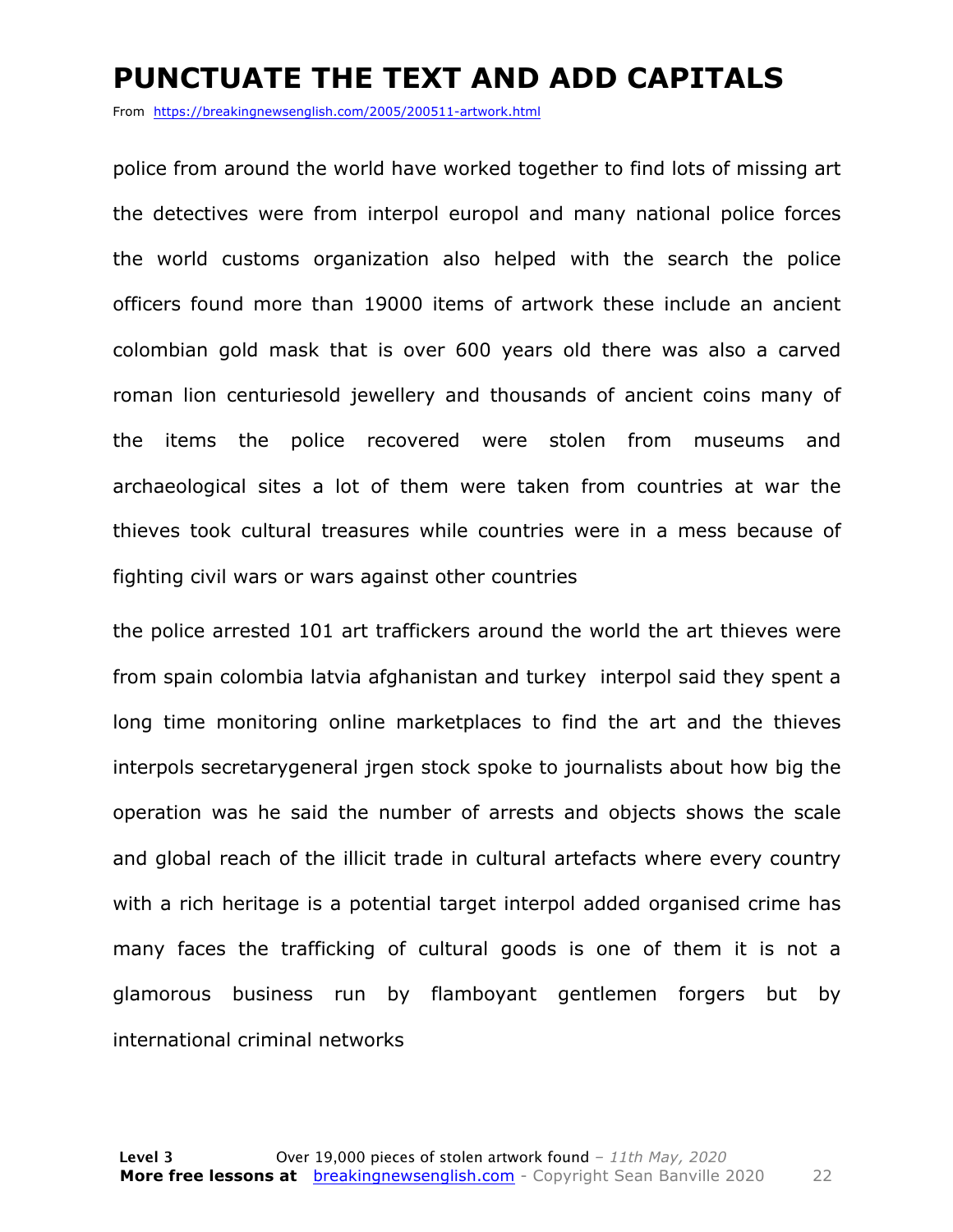### **PUT A SLASH ( / ) WHERE THE SPACES ARE**

From https://breakingnewsenglish.com/2005/200511-artwork.html

Policefromaroundtheworldhaveworkedtogethertofindlotsofmissing art.ThedetectiveswerefromInterpol,Europolandmanynationalpolice forces.TheWorldCustomsOrganizationalsohelpedwiththesearch.Th epoliceofficersfoundmorethan19,000itemsofartwork.Theseinclude anancientColombiangoldmaskthatisover600yearsold.Therewasalso acarvedRomanlion,centuries-oldjewellery,andthousandsofancientc oins.Manyoftheitemsthepolicerecoveredwerestolenfrommuseumsa ndarchaeologicalsites.Alotofthemweretakenfromcountriesatwar.Th ethievestookculturaltreasureswhilecountrieswereinamessbecauseo ffightingcivilwarsorwarsagainstothercountries.Thepolicearrested10 1arttraffickersaroundtheworld.TheartthieveswerefromSpain,Colom bia,Latvia,AfghanistanandTurkey.Interpolsaidtheyspentalongtime monitoringonlinemarketplacestofindtheartandthethieves.Interpol's secretary-generalJürgenStockspoketojournalistsabouthowbigtheo perationwas.Hesaid:"Thenumberofarrestsandobjectsshowsthescal eandglobalreachoftheillicittradeinculturalartefacts,whereeverycou ntrywitharichheritageisapotentialtarget."Interpoladded:"Organise dcrimehasmanyfaces.Thetraffickingofculturalgoodsisoneofthem.Iti snotaglamorousbusinessrunbyflamboyantgentlemenforgers,butbyi nternationalcriminalnetworks."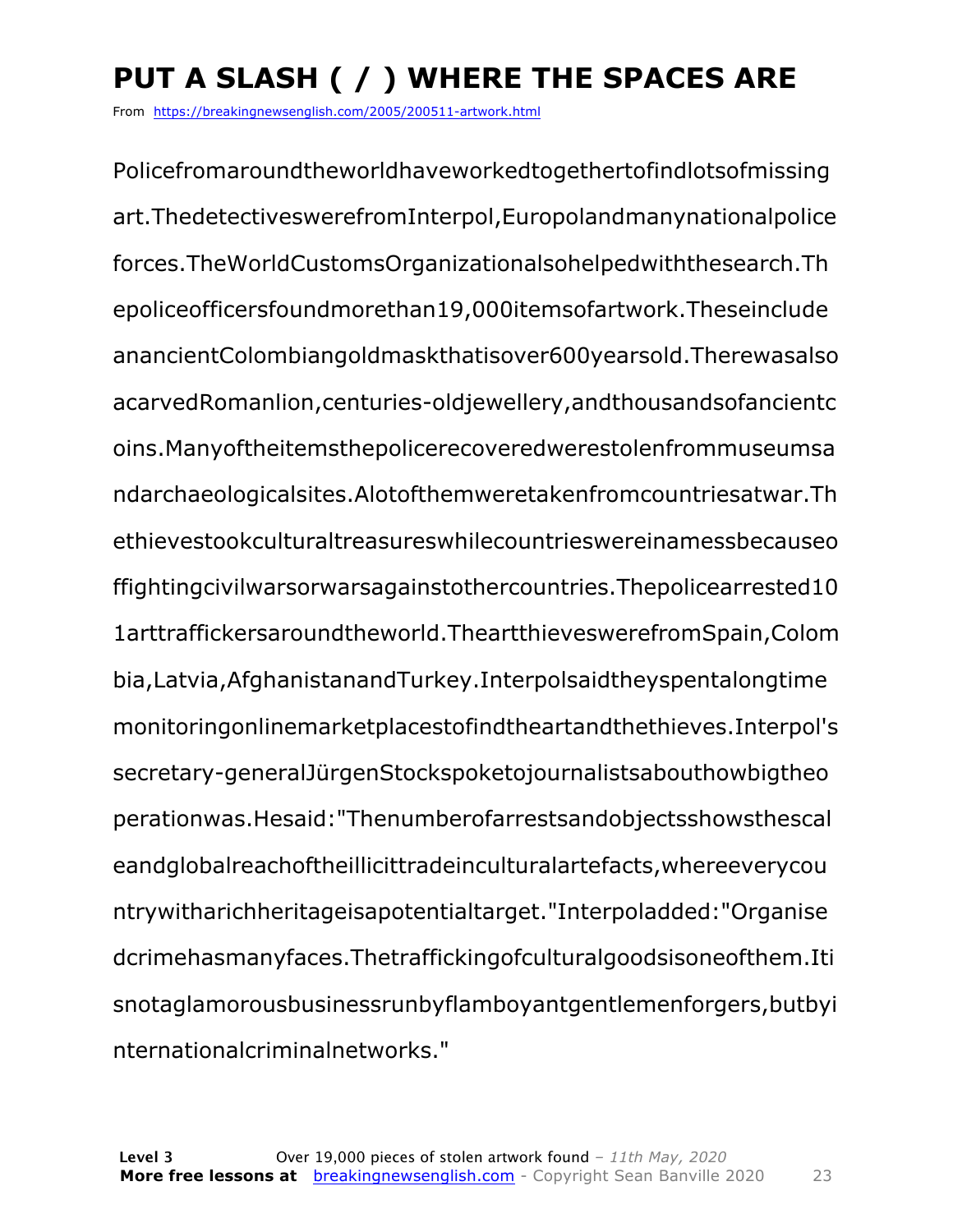### **FREE WRITING**

From https://breakingnewsenglish.com/2005/200511-artwork.html

Write about artwork for 10 minutes. Comment on your partner's paper.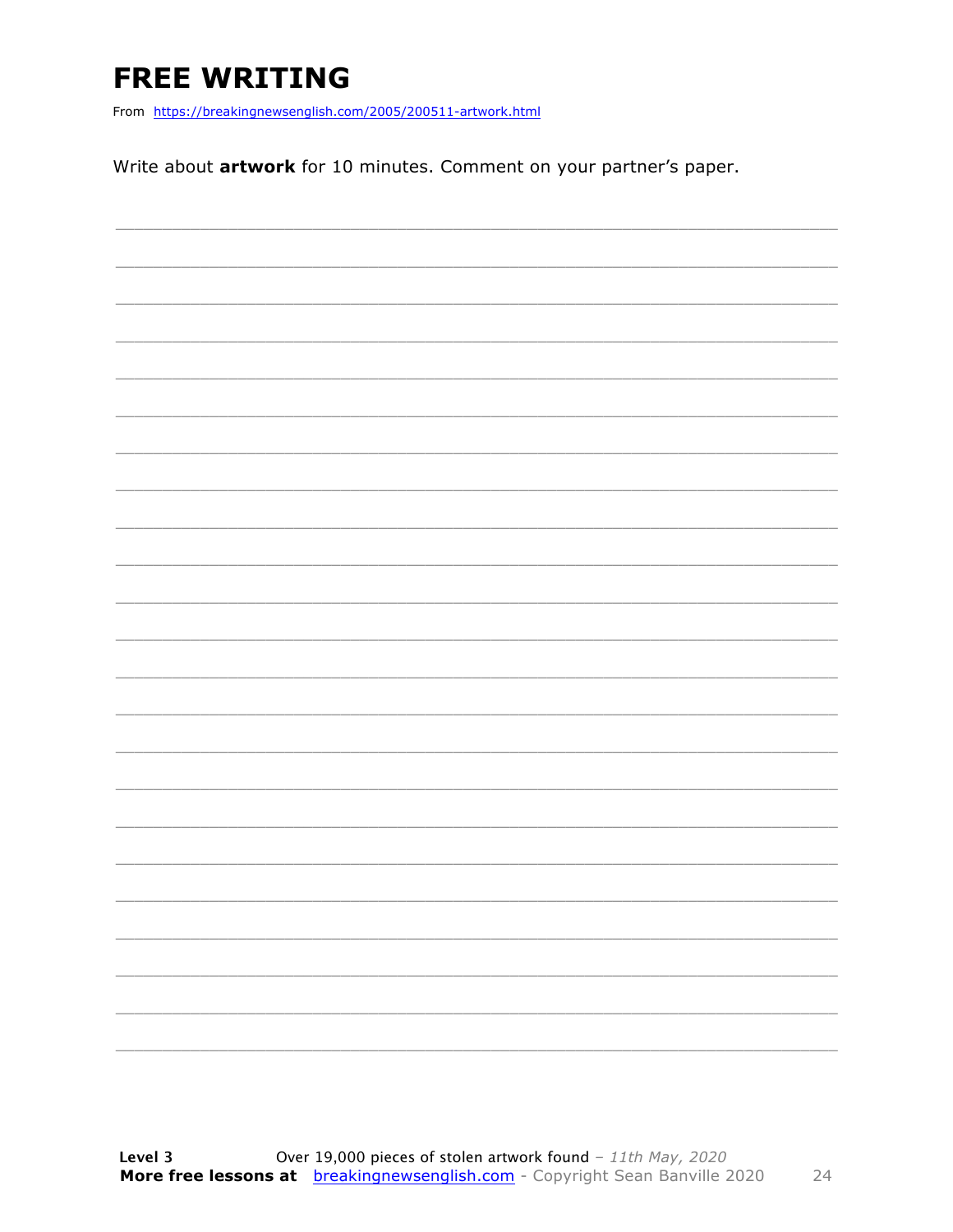### **ACADEMIC WRITING**

From https://breakingnewsenglish.com/2005/200511-artwork.html

We should all spend much more time creating and looking at art. Discuss.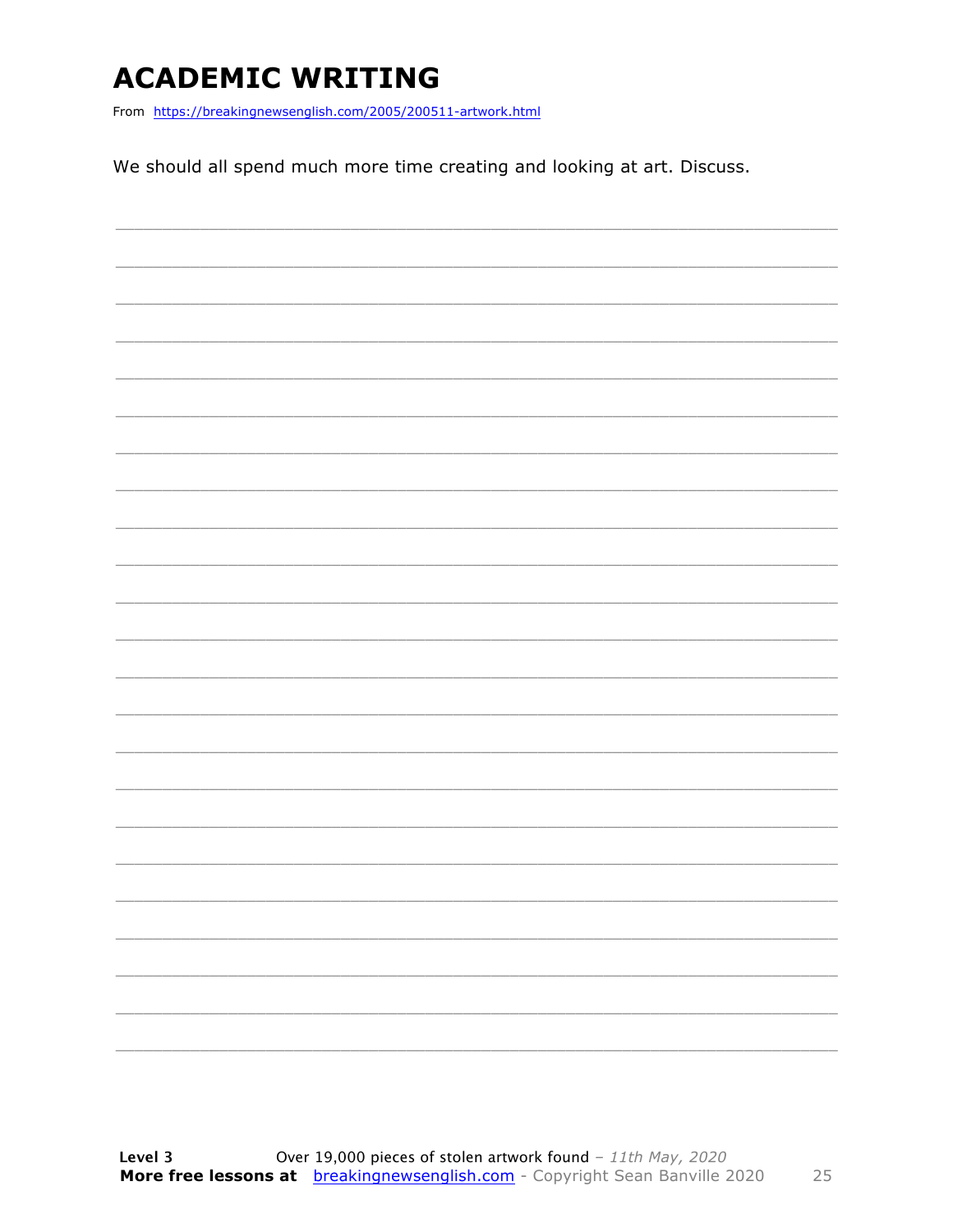#### **HOMEWORK**

**1. VOCABULARY EXTENSION:** Choose several of the words from the text. Use a dictionary or Google's search field (or another search engine) to build up more associations / collocations of each word.

**2. INTERNET:** Search the Internet and find out more about this news story. Share what you discover with your partner(s) in the next lesson.

**3. ARTWORK:** Make a poster about artwork. Show your work to your classmates in the next lesson. Did you all have similar things?

**4. MORE POLICE:** Write a magazine article about governments spending more money on police to find more stolen artwork. Include imaginary interviews with people who are for and against this.

Read what you wrote to your classmates in the next lesson. Write down any new words and expressions you hear from your partner(s).

**5. WHAT HAPPENED NEXT?** Write a newspaper article about the next stage in this news story. Read what you wrote to your classmates in the next lesson. Give each other feedback on your articles.

**6. LETTER:** Write a letter to an expert on artwork. Ask him/her three questions about it. Give him/her three of your ideas on art. Read your letter to your partner(s) in your next lesson. Your partner(s) will answer your questions.